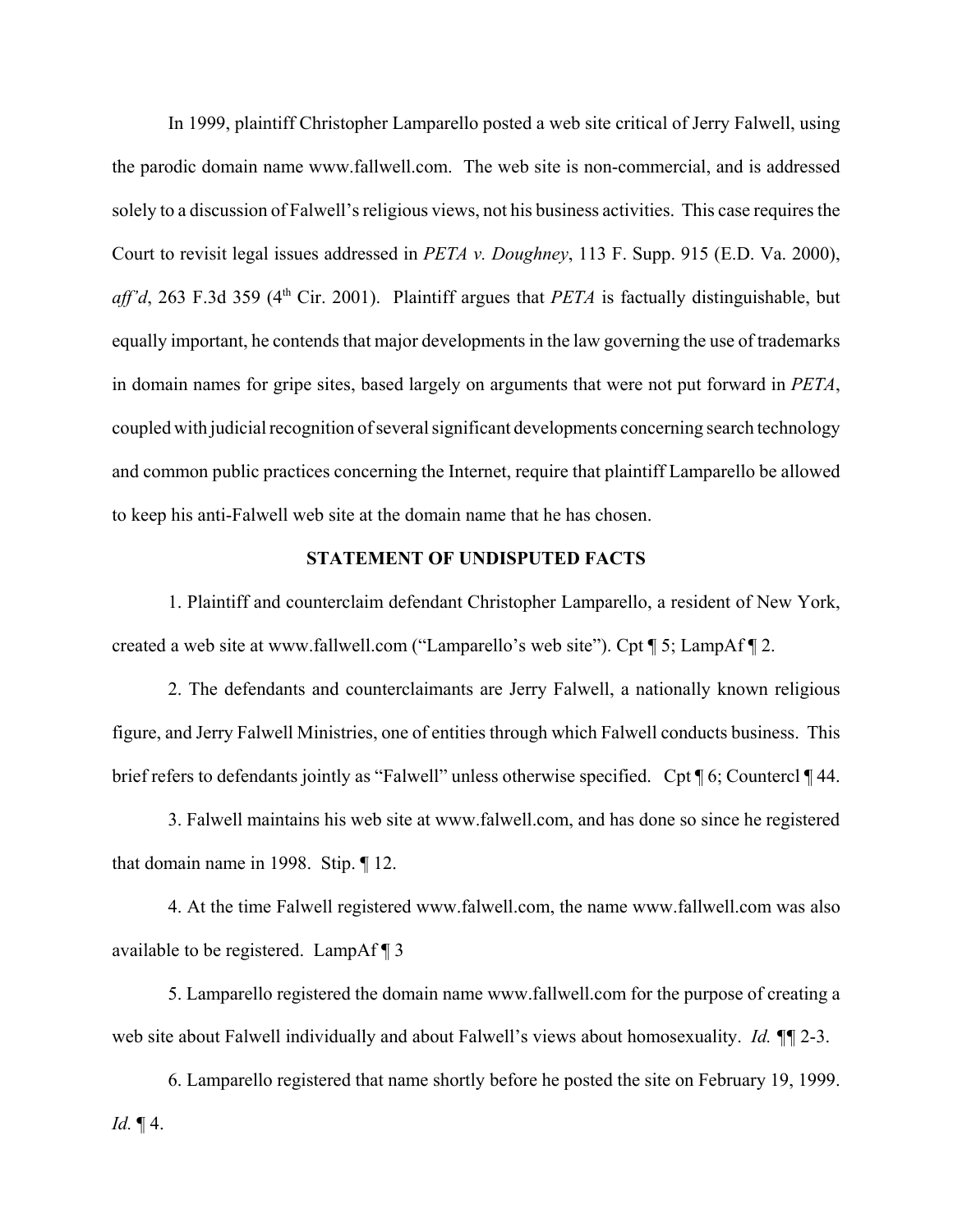7. Lamparello has never registered a domain name for the purpose of selling it, and in fact he has never sold a domain name or tried to sell a domain name. *Id.* ¶ 7.

8. Lamparello has never knowingly registered a domain name that contains or is similar to some other person's trademark, except for fallwell.com. *Id.*

9. Lamparello has never offered to sell the fallwell.com domain name, and he did not register or use it with the intention of deriving tangible benefits. *Id.*

10. Lamparello registered the name fallwell.com because he believed that it accurately depicted the subject of his web site, and because he believed that one purpose for a domain name was to identify the subject of the web site. *Id.¶* 3.

11. The contents of Lamparello's web site are shown on the CD that is submitted with this motion. *Id.* ¶ 12.

12. The sole purpose of Lamparello's web site is to express non-commercial opinions about Falwell and his religious and political views. *Id.* ¶ 6, and CD.

13. Lamparello's web site does not sell goods or service, and has never sold goods and services. *Id. ¶ 6* and Stip ¶ 1.

14. Lamparello's web site is not related to any of Falwell's business or trade or commercial activities. FalAdm. No. 4.

15. Lamparello's web site does not mention any of Falwell's business, trade or commercial activities. LampAf ¶ 12, and CD attached.

16. Lamparello has never received any payment or any other form of revenue for the content that he placed on his web site. Lamp Af. ¶ 6.

17. Lamparello pays for his web space and so "loses" money on the site. *Id.*

18. At the top of Lamparello's home page is a prominent statement that the site is not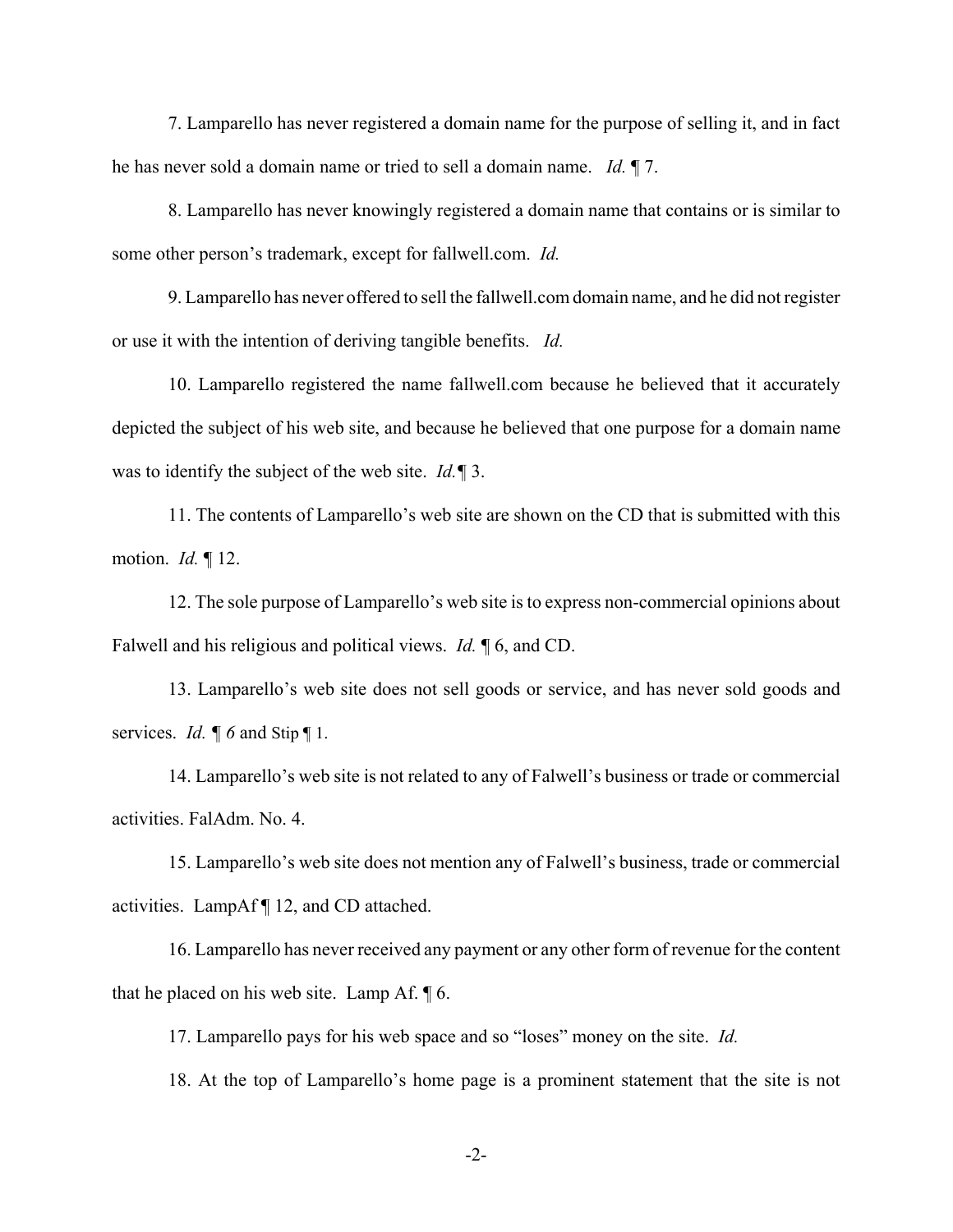affiliated with Falwell and an explanation that the reader can get to Falwell's web site, by clicking on a hyperlink to that site. The same disclaimer also appears at the bottom of the home page. *Id.* ¶¶ 11, 12 and CD attached.

19. Falwell has a common law trademark in his full name and in his surname, and he has a registered trademark in "Listen America with Jerry Falwell." Falwell has applied to register a trademark in "Jerry Falwell," but registration has not yet been granted. Stip. ¶¶ 7-10; Cpt ¶ 25; Levy Affidavit, ¶ 2 and Exhibit A.

20. There are more than one thousand persons living in the United States whose surname is Falwell or Fallwell, including hundreds with each name. Stip.  $\P$  2, 32.

21. Many of those persons use their surnames in connection with their commercial activities, and hence have trademark rights in their names in connection with their own separate spheres of commercial activity. Among many other examples are a well-driller (Falwell Corporation), a children's book author (Cathryn Falwell), a photographer (Tony Falwell), an appraiser (Marshall Fallwell), musicians (Adrian Fallwell and the Fallwells), the operator of an Internet service (Tom Fallwell), and even the director of a pornographic movie (Terrence Fallwell). Stip  $\P\P$  4-6; FalAdm. Nos. 6-9; LevyAf Exhibit C.

22. Falwell's web site receives an average of 9000 page requests per day. Stip. ¶ 11.

23. Lamparello's web site receives an average of about 200 page requests per day. Stip ¶ 11.

24. Falwell does not claim any actual damages from sales or donations lost from his web site as a result of the creation or existence of Lamparello's web site. FalInterrog No. 6.

25. No evidence has been produced showing that the quantity of sales from Falwell's web site was changed or affected in any way by the creation or existence of Lamparello's web site.

-3-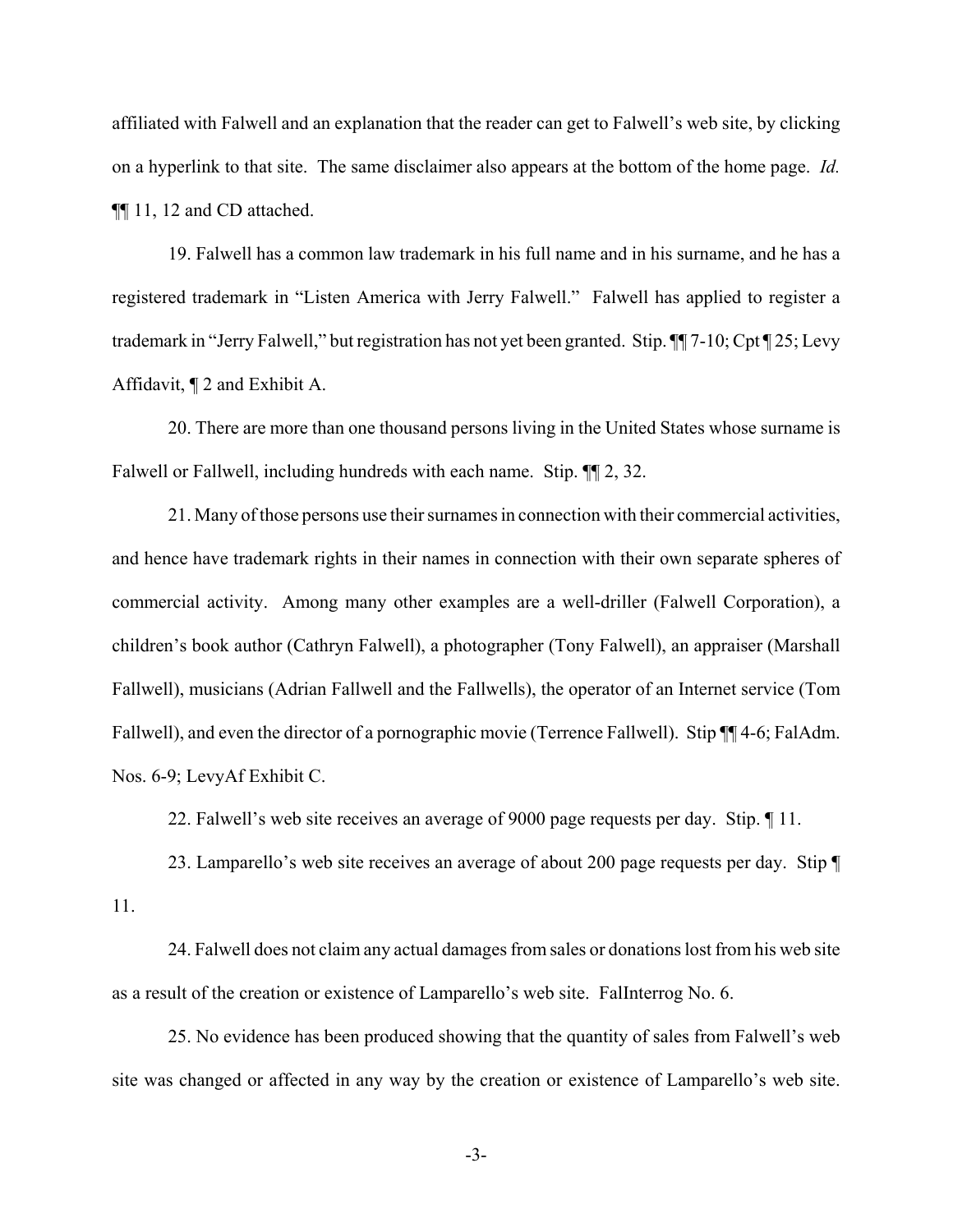Review of Record; FalDoc. Nos. 6-9.

26. No evidence has been produced showing whether the number of actual visitors to Falwell's web site changed or was affected in any way by the creation or existence of Lamparello's web site. Record generally; StelAf ¶ 6-8.

27. Both the commercial ISP that hosted Falwell's web site from the time of its creation until August 2002, and Falwell's church, the Thomas Road Baptist Church ("TRBC"), which has hosted his web site since August 2002, had data from which could be determined the daily number of visitors to his web site, the pattern of their visits, how they reached his web site and other information. Stip. ¶¶ 12-16, 20; StelAf ¶¶ 3-4.

28. The commercial ISP destroyed its data about Falwell's web site after Falwell took his business elsewhere. Falwell made no effort to preserve that data, or to notify Lamparello that the data would be destroyed, even though Falwell had already threatened Lamparello with trademark litigation over his web site. Stip. ¶¶ 15-16; LampAf ¶ 15.

29. The TRBC also destroyed its data. Falwell made no effort to preserve that data, or to notify Lamparello that the data would be destroyed, even though Falwell had already threatened Lamparello with trademark litigation over his web site. Stip  $\P$  24, 26; LampAf  $\P$  15.

30. TRBC's data destruction continued after this case was filed. It continued after March 3, when Falwell received written discovery requests for data concerning visits to Falwell's web site, and after April 2, when Falwell responded that such data "can be retrieved." Falwell made no effort to preserve that data, or to notify Lamparello that the data would be destroyed. Stip ¶¶ 18, 23-26; LampAf $\P$ 15.

31. The last data destruction occurred on April 13. Some but not all of the data destroyed on that date was retrieved. Stip. ¶¶ 25, 27; StelAf ¶¶ 7.

-4-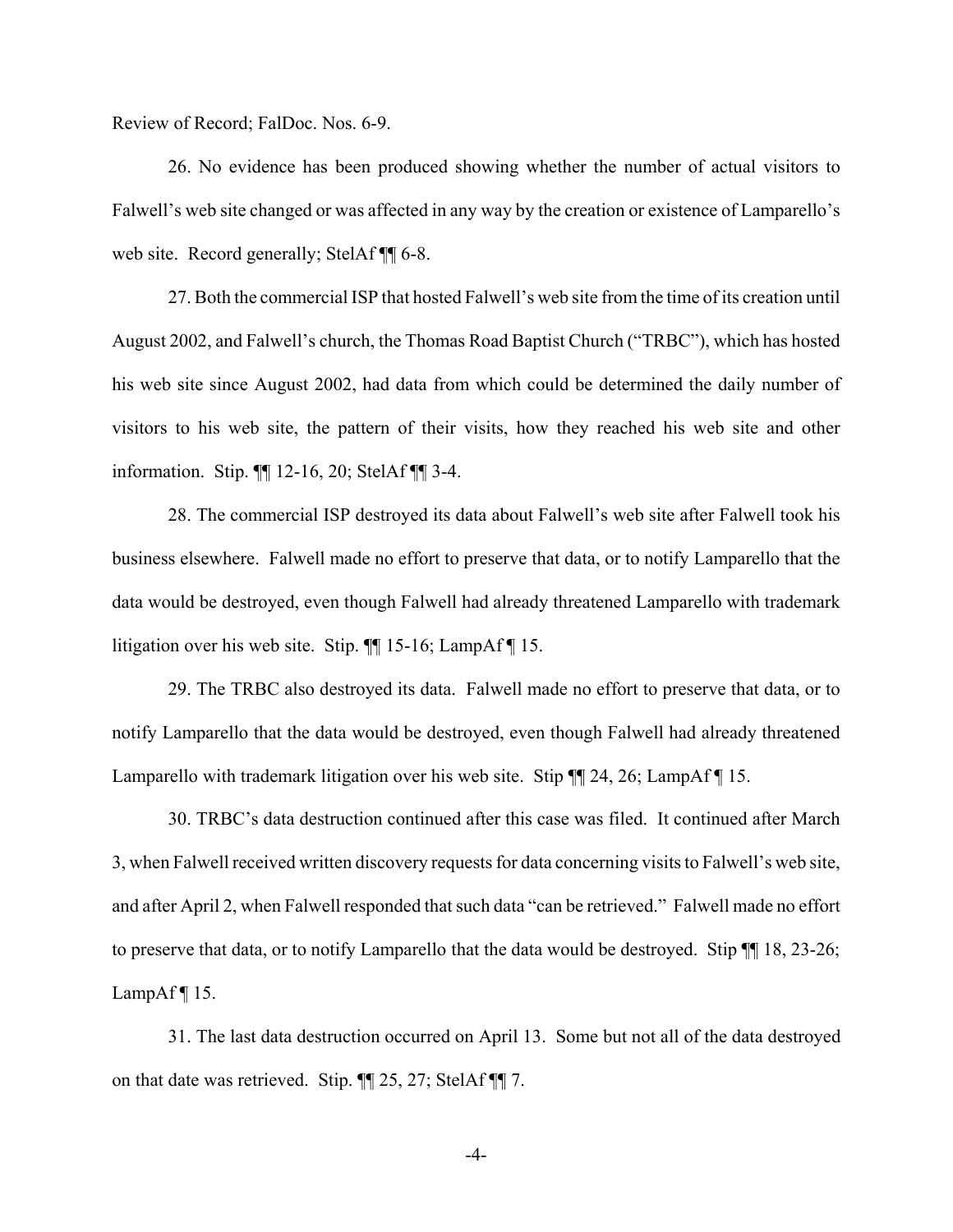32. Lamparello's web site did not affect the quantity of visits received at Falwell's web site. (finding proposed to be adopted pursuant to spoliation motion that is being filed).

33. Data collected by Lamparello's ISP show that thousands of the visitors who reach his web site every month arrive through search engines. StelAf ¶ 18 and Exh. A.

34. Data collected by Lamparello's ISP show that nearly half of the visits to his web site begin with a page other than his home page. StelAf ¶ 19 and Exh. A.

## **SUMMARY OF ARGUMENT**

Summary judgment should be granted for Lamparello on four separate grounds. First, Falwell's trademark claims run afoul of Lamparello's right of free speech, which entitles him to use Falwell's name to describe the subject of his criticism. Second, the trademark laws create an essentially commercial tort. Standards such as "likelihood of confusion" cannot constitutionally be applied to bar wholly non-commercial speech, and the trademark laws, including each of the statutory provisions that Falwell invokes, are replete with provisions limiting their application to commercial uses. Lamparello's web site is so plainly noncommercial that it is, as a matter of law, beyond the scope of the trademark laws. Third, the domain name considered in conjunction with the web site itself is nonconfusing, parodies Falwell's name, and is fair use, as a matter of law. The law permits trademarks to be used in domain names for nonconfusing web sites that are about the trademarked goods or services. Finally, Falwell tarried so long in enforcing his claims that they are barred both by the statute of limitations and by the equitable doctrine of laches.

#### **ARGUMENT**

Summary judgment is appropriate when there are no genuine issues about any facts that are material to a party's right to prevail as a matter of law. *Celotex Corp. v. Catrett*, 477 U.S. 322. (1986). "Summary judgment is appropriate when the material, undisputed facts disclose a likelihood

-5-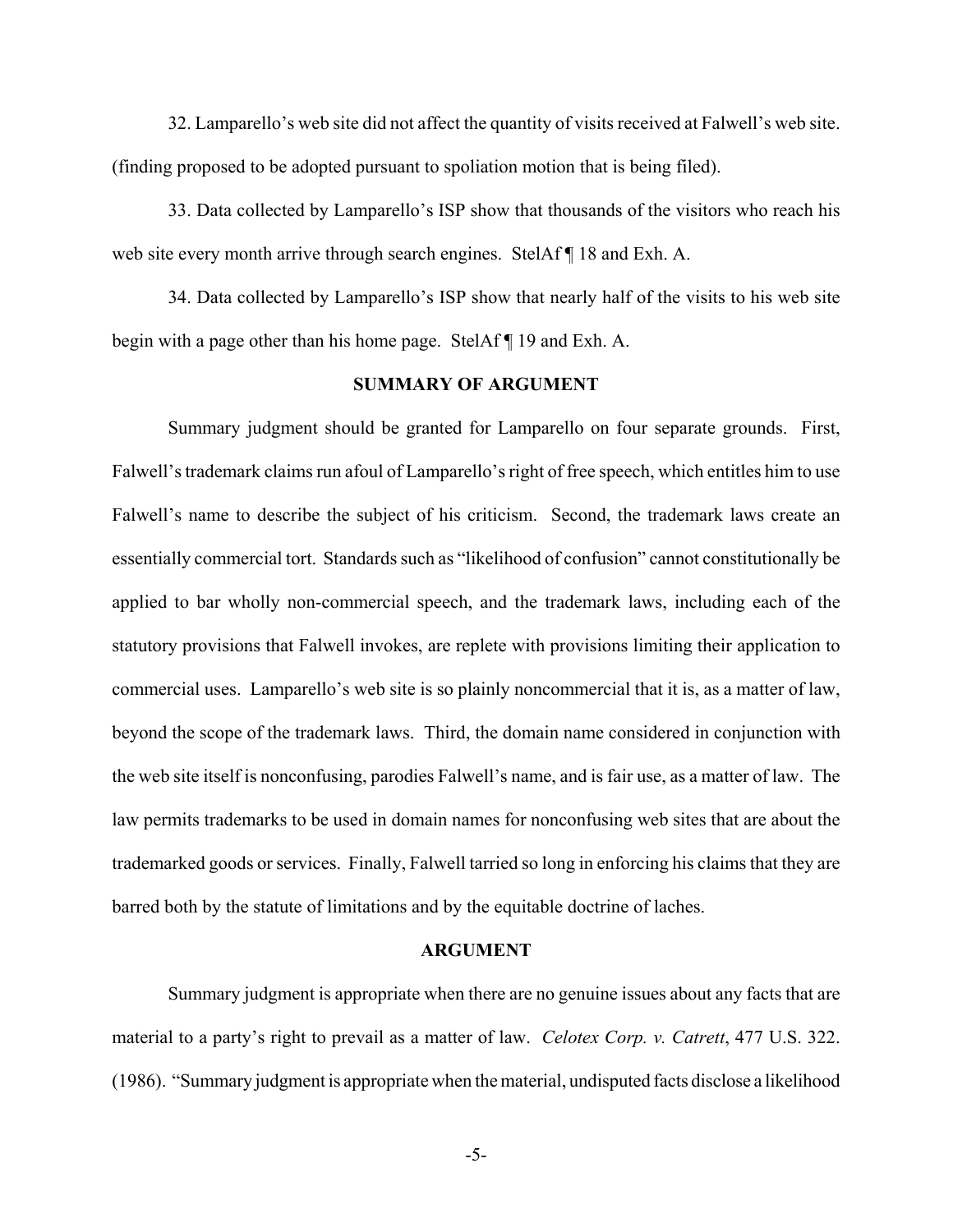of confusion," *Resorts of Pinehurst v. Pinehurst Nat. Corp.*, 148 F.3d 417 (4<sup>th</sup> Cir. 1998), and trademark cases are commonly decided on summary judgment. *E.g., Sweetwater Brewing Co. v. Great American Restaurants*, 266 F.Supp.2d 457 (E.D. Va. 2003). The parties have agreed to ask the Court to decide this case on summary judgment based on their stipulations and on evidence that the Court deems properly part of the record. *See International Bancorp v. Societe des Bains de Mer*, 329 F.3d 359, 362 (4<sup>th</sup> Cir. 2003).

# **A. The Trademark Claims Infringe Lamparello's Free Speech Right to Describe the Subject of His Criticism.**

Ordinarily, a court should consider statutory issues first in order to avoid the adjudication of constitutional issues. Here, however, the trademark statutes are customarily construed in light of First Amendment concerns, particularly insofar as they distinguish between commercial and noncommercial speech. Accordingly, we begin our analysis with the First Amendment.

Because the trademark laws represent legislative commands and are enforced by judges, they are government action, subject to scrutiny under the First Amendment. *Shelley v. Kraemer*, 334 U.S. 1, 14-15 (1948); *Organization for a Better Austin v. Keefe*, 402 U.S. 415, 418 (1971). In trademark cases, unlike copyright cases where fair use is co-extensive with the First Amendment, *e.g.*, *Harper & Row v. Nation Enterprises*, 471 U.S. 539, 560 (1985), First Amendment considerations routinely receive separate discussion, although they also inform statutory interpretation. Where, as here, the defendant is engaged in non-commercial speech, the mere application of trademark law may violate the First Amendment. *L.L. Bean v. Drake Publishers*, 811 F.2d 26, 32-33 (1<sup>st</sup> Cir. 1987). Even if a trademark has been used in a commercial context, courts are required to construe the trademark laws narrowly to avoid impingement on First Amendment rights. *E.g.*, *Cliffs Notes v. Bantam Doubleday*, 886 F.2d 490, 494 (2d Cir. 1989). First Amendment interests are weighed as a factor in deciding whether a trademark violation should be found. *E.g.*, *Anheuser-Busch v. Balducci*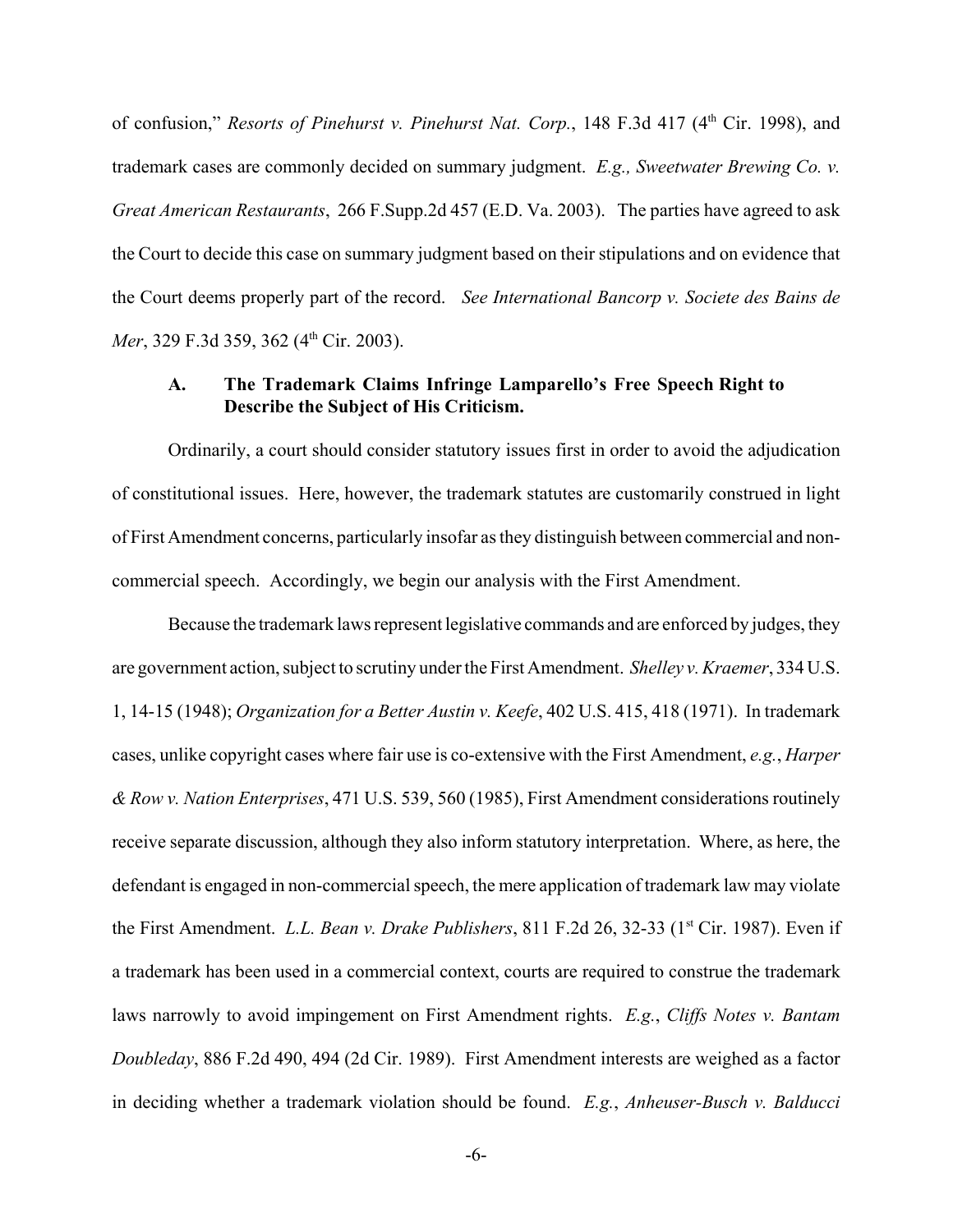*Publications*, 28 F.3d 769, 776 (8<sup>th</sup> Cir. 1994). And injunctions must be narrowly crafted to comply with the rule against prior restraints on speech. *Id.* at 778; *Better Business Bureau v. Medical Directors*, 681 F.2d 397, 404-405 (5<sup>th</sup> Cir. 1982).

Lamparello's web site is indisputably protected by the First Amendment. His web site discusses Falwell's religious and social views about homosexuality, which is core speech protected by the First Amendment.

Lamparello's use of the domain name "fallwell.com" for his web site is just the sort of commentary that courts assiduously protect. Lamparello's criticisms would be pointless if he had to omit the name of the person he is criticizing. Furthermore, not just the web site generally, but Lamparello's use of Falwell's trademark in his domain name, constitutes protected speech. Courts have repeatedly held that the use of trademarks constitutes speech within the protection of the First Amendment. *E.g.*, *Bad Frog Brewery v. New York State Liquor Authority*, 134 F.3d 87, 94-97 (2d Cir. 1998); *ACLU of Georgia v. Miller*, 977 F. Supp. 1228, 1233 (N.D. Ga. 1997). Use of a trademark in a domain name is analogous to the use of a trademark in the title of a creative work, to which the courts give First Amendment protection because it is part of the author's expression, calling readers' attention to the fact that the work in question contains content that may interest them. *E.g.*, *Twin Peaks Production v. Publications Int'l*, 996 F.2d 1366, 1379 (2d Cir. 1993); *Rogers v. Grimaldi*, 875 F.2d 994, 999 (2d Cir. 1989). By the same token, the play on Falwell's name in Lamparello's domain name serves to communicate to web users that his site contains information about Falwell, and hence implicates First Amendment concerns.

In many cases, courts have struggled to decide whether a particular use of trademarks constitutes commercial or non-commercial speech. This question is significant not only because, as discussed below, Congress has limited the application of the Lanham Act to commercial speech,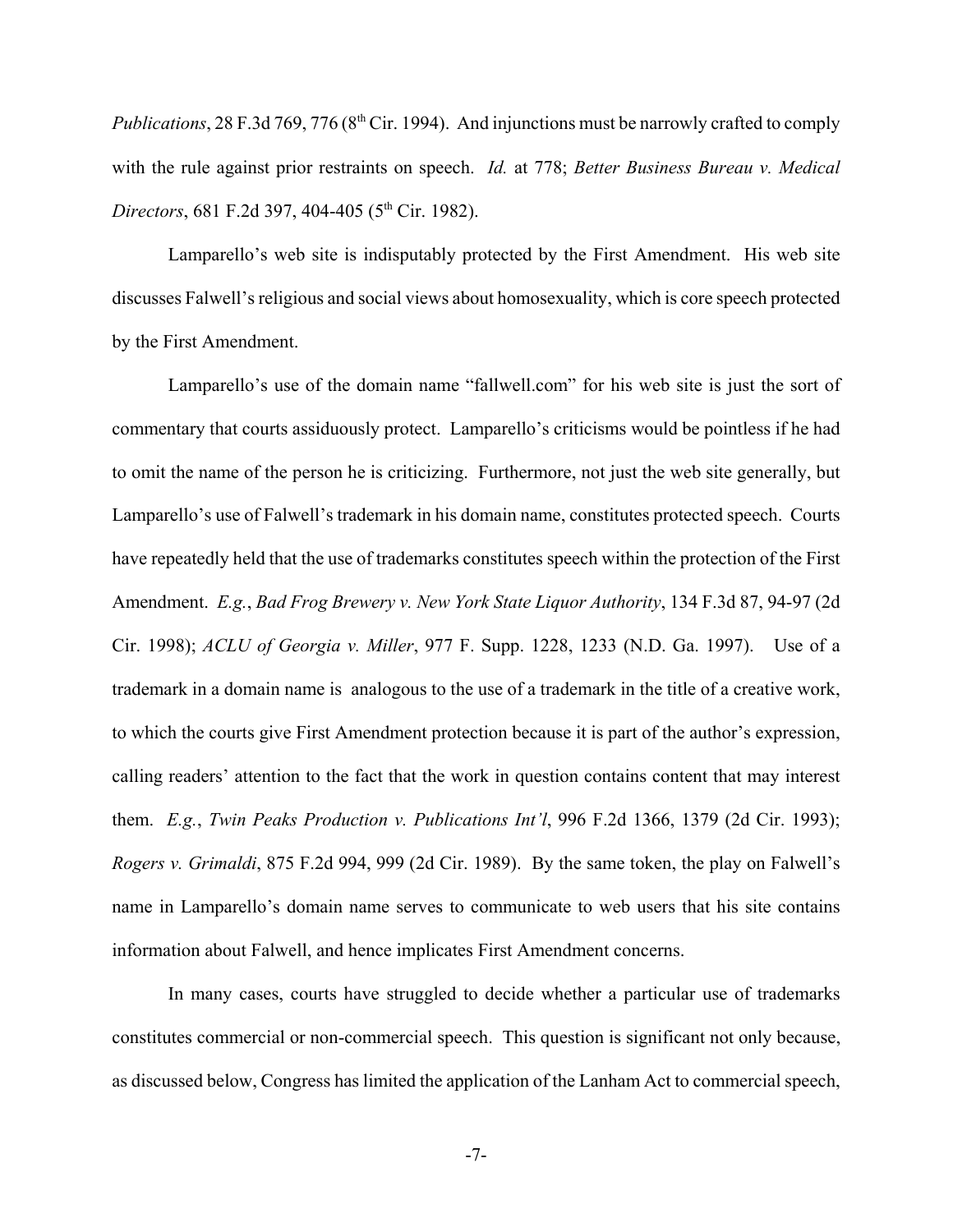but also because commercial speech receives less protection under the First Amendment. *Dun & Bradstreet v. Greenmoss Bldrs.*, 472 U.S. 749, 762-763 (1985). Indeed, recognition that the First Amendment would bar claims for false statements in non-commercial speech underlay Congress' establishment of the "commercial" requirement in section 43. *Semco v. Amcast*, 52 F.3d 108, 111- 112 ( $6<sup>th</sup>$  Cir. 1995) (quoting extensively from the legislative history).

Thus, when as in *Semco*, a company makes statements about a competitor's products, courts hammer out a multi-factor test to determine when the statements are non-commercial, and thus entitled to full First Amendment protection, or commercial, and thus entitled only to have their First Amendment interests weighed as part of a fair use or fair commentary defense. Similarly, when a seller of T-shirts or some other commercial product spoofs a trademark or uses a trademark to denounce a political position, the courts have had to decide whether the alleged infringer or diluter is predominantly engaged in commentary, thus obtaining greater protection under the First Amendment, or mainly making use of a trademark to sell its own product. *E.g.*, *Cardtoons v. Major League Baseball Players Ass'n*, 95 F.3d 959, 968-970 (10th Cir. 1996); *Rogers v. Grimaldi*, 875 F.2d 994, 997-999 (2d Cir. 1989); *Mutual of Omaha Ins. Co. v. Novak*, 836 F.2d 397, 402-403 (8th Cir. 1987). However, when suit is brought against a plainly non-commercial use of a trademark, the courts do not hesitate to afford full First Amendment protection against the trademark holder's claim, either by holding that First Amendment principles bar application of the federal statute, or by holding that the state law in question is unconstitutional on its face or as applied to the particular case. $\frac{1}{2}$ 

 $\frac{1}{2}$  *L.L. Bean v. Drake Publishers*, 811 F.2d 26, 33 (1<sup>st</sup> Cir. 1987); *ACLU of Georgia v. Miller*, 977 F. Supp. 1228, 1233 (N.D. Ga. 1997); *Bally Total Fitness Holding Corp. v. Faber*, 29 F. Supp.2d 1161, 1167 (C.D. Cal. 1998); *Lighthawk v. Robertson,* 812 F. Supp. 1095, 1097-1101 (W.D. Wash. 1993); *Stop the Olympic Prison v. United States Olympic Comm.*, 489 F. Supp. 1112, 1124-1125 (S.D.N.Y. 1980); *see also Lucasfilm v. High Frontier*, 622 F. Supp. 931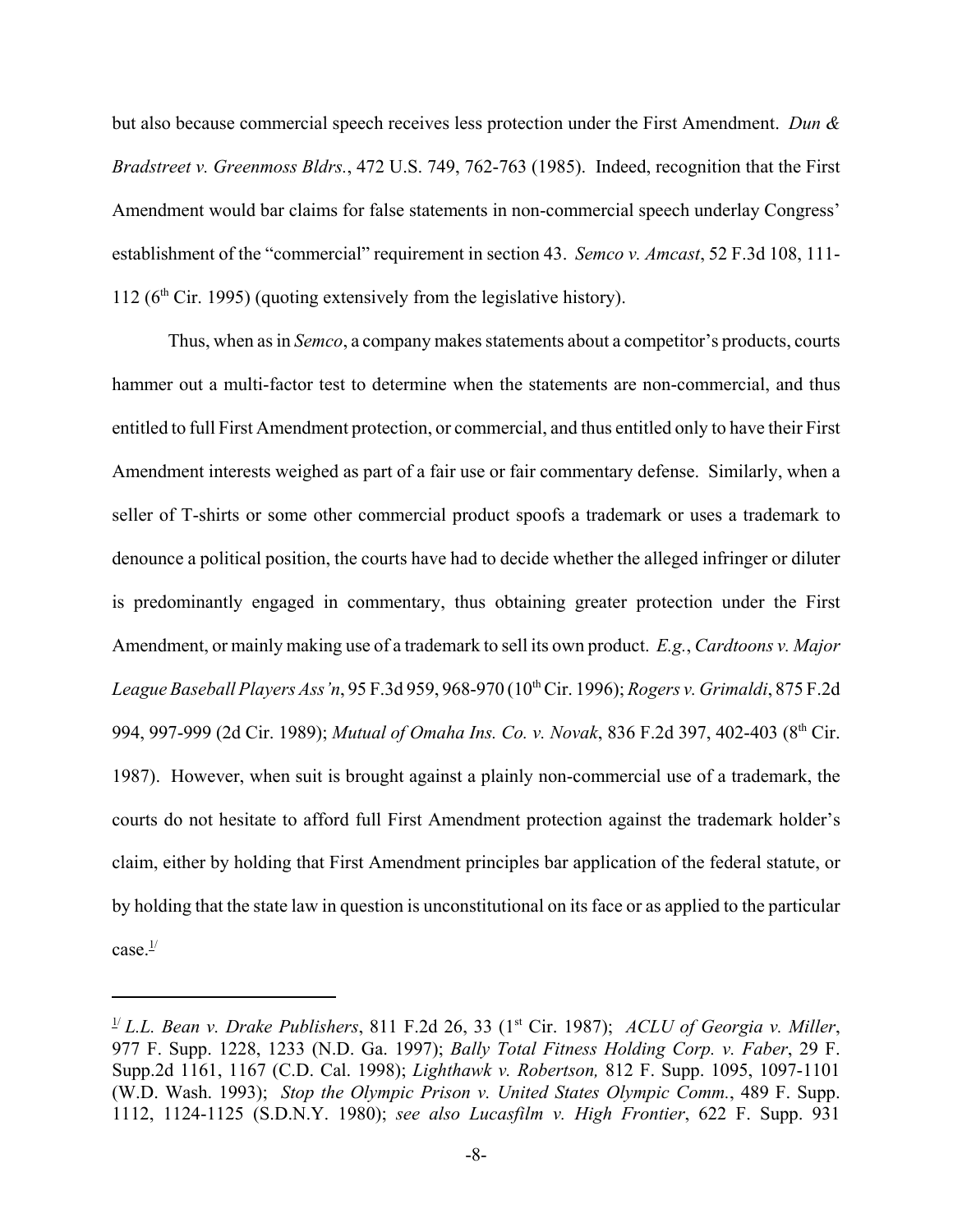Review of Lamparello's web site shows his site's non-commercial character. The web site is dedicated to the communication of opinions and information about Falwell. The web site contains no advertisements (which is how many web sites produce revenues for their operators). Indeed, although Falwell engages in commercial activity, Lamparello's web site does not even mention Falwell's commercial activities. In short, because it is non-commercial, Lamparello's speech is entitled to full constitutional protection.

## **B. The Trademark Laws Apply Only to Commercial Uses of Trademarks.**

Trademark law states an essentially commercial tort. The limitation of trademark law to commercial uses appears in the statutory language and caselaw, and the existence of the limitation follows from the First Amendment's limits on the exercise of government authority restricting free speech. *Taubman v. WebFeats*, 319 F.3d 770, 774 (6<sup>th</sup> Cir. 2003).<sup>2/</sup>

The Lanham Act creates a cause of action for trademark infringement, Lanham Act Section 32, 15 U.S.C. §§ 1114(1)(a) and (b), and for false representation of origin, Lanham Act Section 43(a), 29 U.S.C. § 1125(a)(1), only when the defendant "uses [or used] in commerce" the trademark of the plaintiff. Statutory terms that include the word "commerce" do not necessarily reach to the full breadth of the commerce power, but must be construed as commanded by each particular statute.

<sup>(</sup>D.D.C. 1985) (ruling on nonconstitutional grounds).

<sup>&</sup>lt;sup>2</sup>Although Falwell alleges state law unfair competition, that claim also falls because the web site is noncommercial. Virginia courts treat unfair competition as "unfair trading": "Virginia continues to adhere to a narrow, sharply defined common law definition of unfair competition, *i.e.*, deception by means of which goods of one dealer are palmed off as those of another." *Monoflo Int'l v. Sahm*, 726 F. Supp. 121, 127 (E.D. Va. 1989). "The essential element of unfair trading is deception, by means of which goods of one dealer are palmed off as those of another, whereby the buyer is deceived, and the seller receives the profit which, but for such deception, he would not have received." *Rosso & Mastracco, Inc. v. Giant Food*, 104 S.E.2d 776, 781, 200 Va. 159, 166 (1958). Lamparello does not appeal to buyers or sellers, only to public perception of a major religious figure.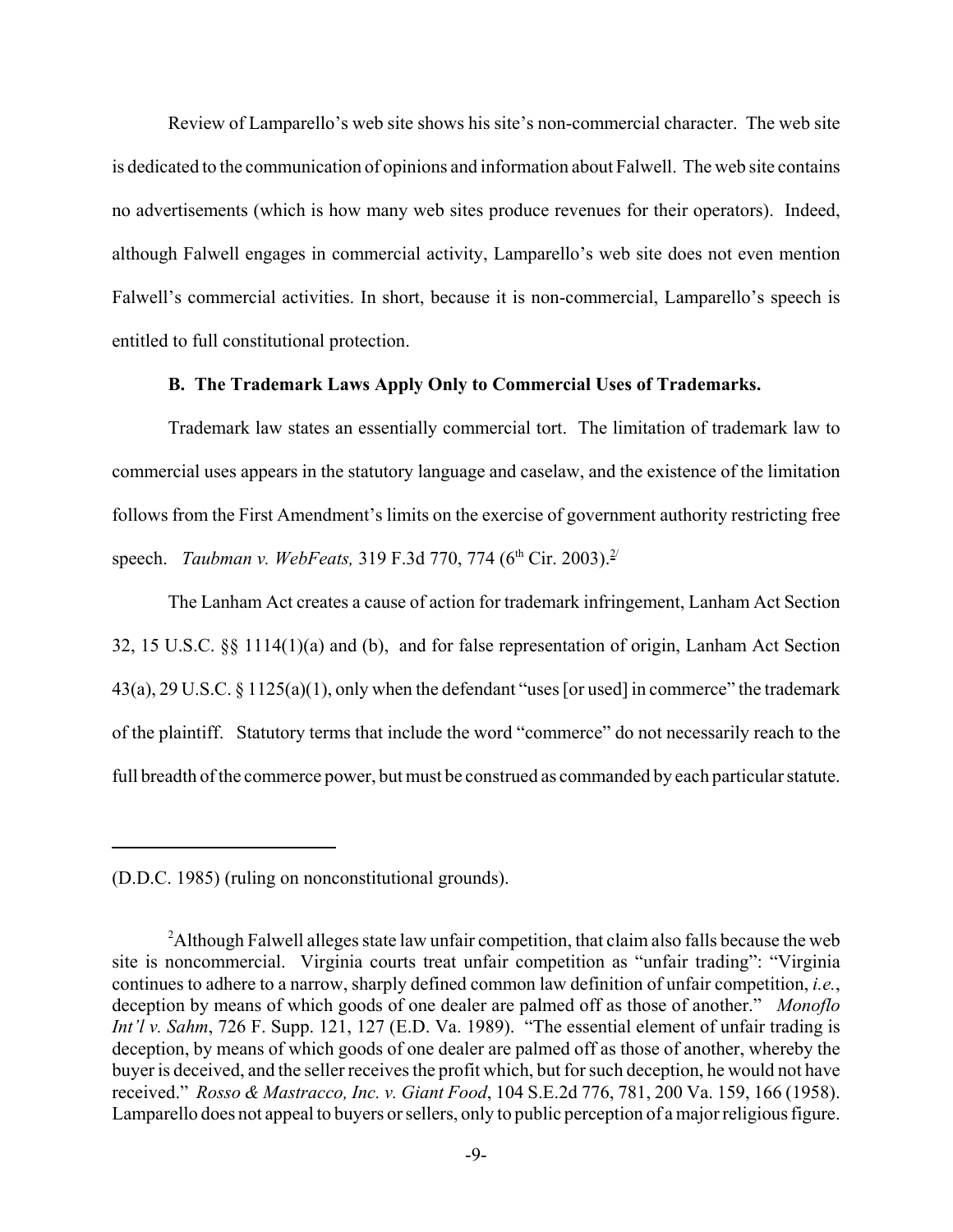*Circuit City Stores v. Adams*, 532 U.S. 105, 113-119 (2001) (unlike term "involving commerce," term "engaged in commerce" does not reach to full extent of commerce clause, but covers only workers in transportation industries). "Use in commerce" is expressly defined by Section 45 of the Lanham Act, 15 U.S.C. § 1127, as meaning "bona fide use of a mark in the ordinary course of trade . . .." Without "use in commerce," there is no violation of sections 32 and 43(a). *International Bancorp v. Societe Des Bains*, 329 F.3d 359, 364 (4th Cir. 2003); *Endoscopy-America v. Fiber Tech Medical*, 4 Fed. Appx. 128, 2001 WL 94739 (4<sup>th</sup> Cir. 2001). "The act's purpose, as defined in Section 45, is exclusively to protect the interests of a purely commercial class against unscrupulous commercial conduct." *Made in the USA Foundation v. Phillips Foods*, — F.3d —, 2004 WL 829627 (4th Cir. April 19, 2004), quoting *Colligan v. Activities Club of New York, Ltd.*, 442 F.2d 686, 692 (2d Cir. 1971); *accord Chance v. Pac-Tel Teletrac*, 242 F.3d 1151, 1157 (9th Cir. 2001). *See also* S. Rep. 100-515, 100th Cong., 2d Sess. 44 (1988), *reprinted in* 1988 U.S.C.C.A.N. 5577, 5607 ("Amendment of the definition of 'use in commerce' [in section 45 of the Lanham Act) is one of the most far-reaching changes the legislation contains. . . . The committee intends that the revised definition of 'use in commerce' be interpreted to mean **commercial use** which is typical in a particular industry.") (emphasis added). Lamparello's web site is not in "the ordinary course of trade," and it does not represent "commercial conduct."

The remaining Lanham Act causes of action also apply only to "commercial" speech. Thus, Section 43(c)(4), of the Lanham Act, 29 U.S.C. § 1125(c)(4), contains the following proviso: "The following shall not be actionable under **this section**: . . . (B) Noncommercial use of the mark (C) All forms of news reporting and news commentary." (emphasis added). Falwell's claim under section 43, subsection (a) is subject to this proviso. Indeed, when subsection 43(a) was amended in 1989, even before subsection (c)(4)(B) was added, the House Judiciary Committee explained that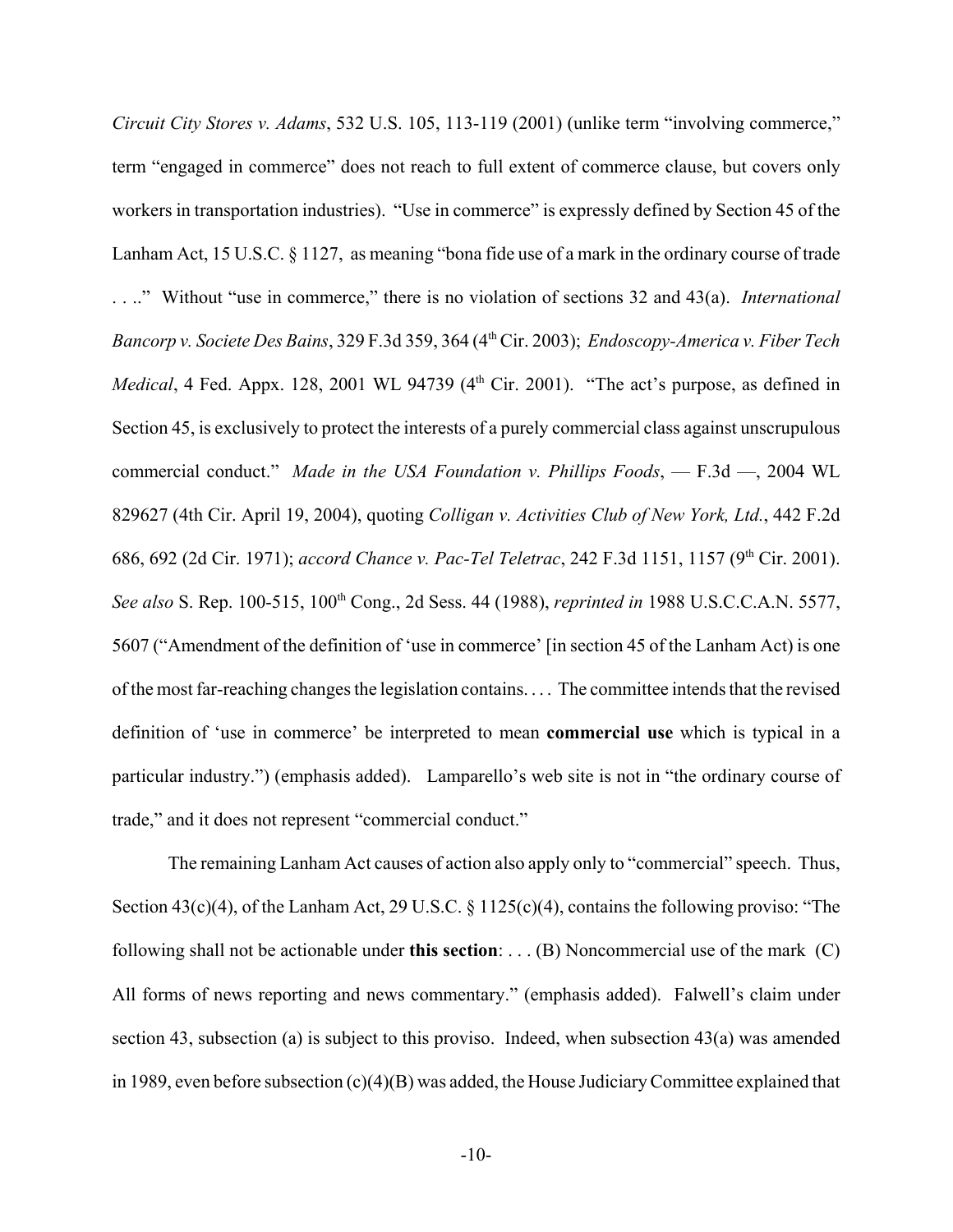its purpose was to ensure that non-commercial speech would not be affected:

[T]he proposed change in Section 43(a) should not be read in any way to limit political speech, **consumer** or editorial **comment**, parodies, satires, or other constitutionally protected material. . . . The section is narrowly drafted to encompass only clearly false and misleading commercial speech.

135 Cong. Rec. H1207, H1217 (daily ed., April 13, 1989) (emphasis added).

The purpose of the statute's noncommercial use exception was to protect "'parody, satire, editorial and other forms of expression that are not part of a commercial transaction.'" *Dr. Seuss Enterprises v. Penguin Books USA*, 924 F. Supp. 1559, 1574 (S.D. Cal. 1996), *aff'd*, 109 F.3d 1394 (9<sup>th</sup> Cir. 1997) (quoting Senator Hatch).

Similarly, because the Anticybersquatting Consumer Protection Act ("ACPA") was enacted as Lanham Act subsection 43(d), 15 U.S.C.  $\S$  1125(d), it is covered by the exclusion of noncommercial and consumer commentary, which applies to everything in "this section." Indeed, Congress added a savings clause that explicitly disclaimed any intent that the cybersquatting law override either the First Amendment or section 43(c)(4) of the Lanham Act. Public Law 106-113, Section 3008, 113 Stat. 1501A-551. The sponsors of the ACPA specifically disclaimed any intention to provide a cause of action against persons who registered domain names for the purpose of delivering comment or criticisms of trademark owners by identifying the owners with their marks. *See* House Report 106-412, 106<sup>th</sup> Cong. 1<sup>st</sup> Sess. (1999), at 10.

The limitation of trademark law to commercial situations follows from the distinctions that First Amendment law draws between commercial and non-commercial speech. The fundamental precept of trademark law is that it prevents uses of trademarks that are misleading, in that they are "likely" to be "confusing" to consumers. The use of the trademark need not be deliberately confusing, and it need not actually constitute a "false" statement of origin.

However, First Amendment law does not authorize the regulation of non-commercial speech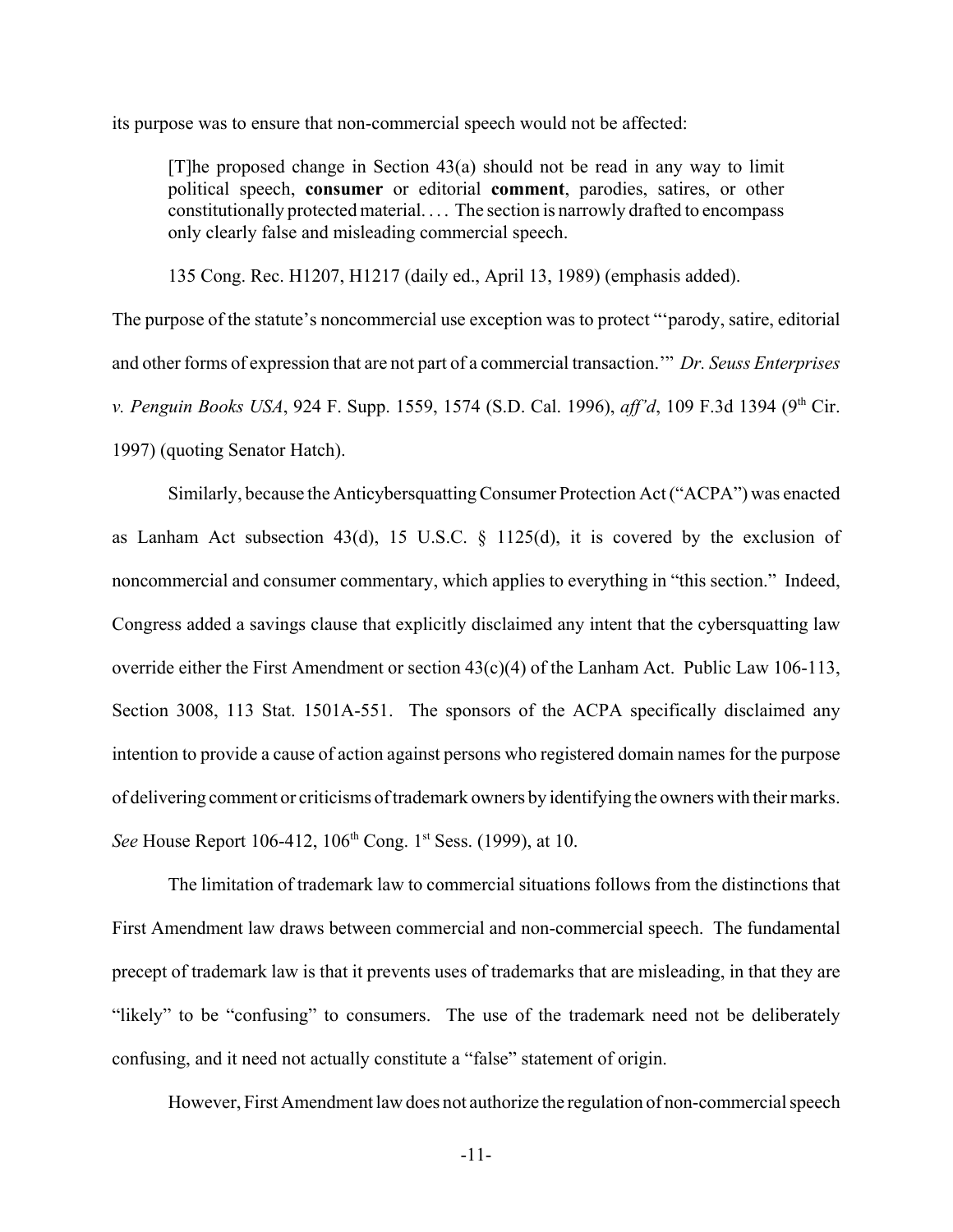simply because it is misleading. A political flyer or a newspaper article about a public figure cannot be enjoined, nor damages awarded, simply because some readers would be likely to find it confusing. The concept of regulating speech that is potentially misleading, even though it is not strictly speaking false, has developed since the Supreme Court first extended First Amendment protection to commercial speech. *Thompson v. Western States Medical Center*, 535 U.S. 357, 367 (2002); *Lorillard Tobacco Co. v. Reilly*, 533 U.S. 525, 554 (2001). Unlike non-commercial speech, commercial speech can be regulated even if it is "not provably false, or even wholly false, but only deceptive or misleading," *Friedman v. Rogers*, 440 U.S. 1, 9 (1979). Thus, although "[a] company has the full panoply of protections available to its direct comments on public issues, . . . there is no reason for providing similar constitutional protection when such statements are made in the context of commercial transactions." *Bolger v. Youngs Drug Products Corp.*, 463 U.S. 60 (1983). *Accord Bates v. State Bar of Arizona*, 433 U.S. 350, 383 (1977) ("the leeway for untruthful or misleading expression that has been allowed in other contexts has little force in the commercial arena."); *Smith v. United States*, 431 U.S. 291, 318 (1977) ("Although . . . misleading statements in a political oration cannot be censored, . . . misleading representations in a securities prospectus may surely be regulated."); *Young v American Mini Theatres*, 427 U.S. 50, 68 and n.31 (1976) (regulatory commissions may prohibit businessmen from making statements which, though literally true, are potentially deceptive"). $3/$ 

Thus, for example, in the area of lawyer solicitation, the Supreme Court has held that

<sup>3</sup> *See also Rubin v. Coors Brewing Co.*, 514 U.S. 476, 495 (1995) ("Although some false and misleading statements are entitled to First Amendment protection in the political realm, the special character of commercial expression justifies restrictions on misleading speech that would not be tolerated elsewhere.") (Stevens, J., dissenting); *Virginia Board of Pharmacy v. Virginia Citizen's Consumer Council*, 425 U.S. 748, 777 (1976) ("government may take broader action to protect the public from injury produced by false or deceptive price or product advertising than from the harm caused by defamation.") (Stewart, J., concurring).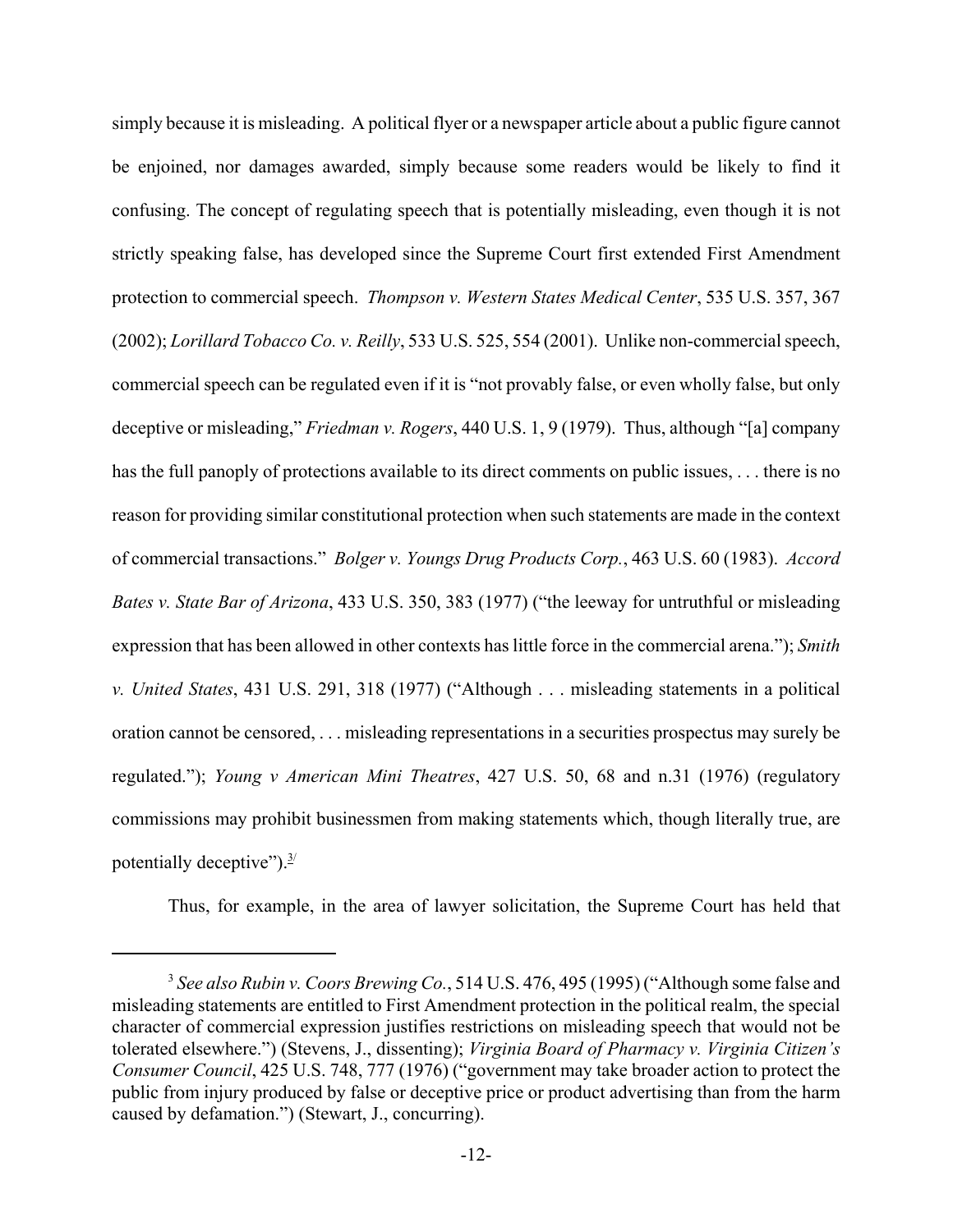regulations may extend more broadly to solicitation of cases for which the lawyer is advancing his own commercial interest than when the lawyer engaged in associational activity for the advancement of beliefs and ideas. *In re Primus*, 436 U.S. 412, 437 n.32 (1978). The Court has also construed the securities law narrowly not to apply to newsletters to avoid the constitutional question of whether the normal standards for securities regulation could be applied to them. *SEC v. Lowe*, 472 U.S. 181 (1985). The California Supreme Court summarized the differing First Amendment treatment of consumer criticism and commercial promotion in *Kasky v. Nike,* 27 Cal.4th 939, 967, 45 P.3d 243,

261, 119 Cal.Rptr.2d 296, 317 (2002), *cert. dism. as improv. gr.*, 123 S. Ct. 2527 (2003):

A noncommercial speaker's statements criticizing a product are generally noncommercial speech, for which damages may be awarded only upon proof of both falsehood and actual malice. (See, e.g., Bose Corp. v. Consumers Union of U.S., Inc., supra, 466 U.S. at p. 513, 104 S.Ct. 1949 [so treating unflattering statements in a consumer magazine's review of high fidelity speakers].) A commercial speaker's statements in praise or support of the same product, by comparison, are commercial speech that may be prohibited entirely to the extent the statements are either false or actually or inherently misleading. (In re R.M.J., supra, 455 U.S. at p. 203, 102 S.Ct. 929.)

Here, of course, Lamparello is not even criticizing Falwell's "products"; he comments on Falwell's religious views. *Cf. Ficker v. Tuohy*, 305 F.Supp.2d 569, 572 (D. Md. 2004) (although plaintiff used his name commercially as a lawyer, defendant's web site was about plaintiff's political candidacy and hence was core political speech).

For similar reasons, courts treat the trademark laws as limited to commercial activities. For example, in *San Francisco Arts & Athletics v. U.S. Olympic Committee*, 483 U.S. 522 (1987), in the course of upholding an injunction under the Amateur Sports Act against the use of the term "Gay Olympics" for an event for which the SFAA was selling T-shirts and other paraphernalia to cover its costs, the Court stated, "To the extent that § 110 regulates confusing uses, it is within normal trademark bounds. The Government constitutionally may regulate 'deceptive or misleading'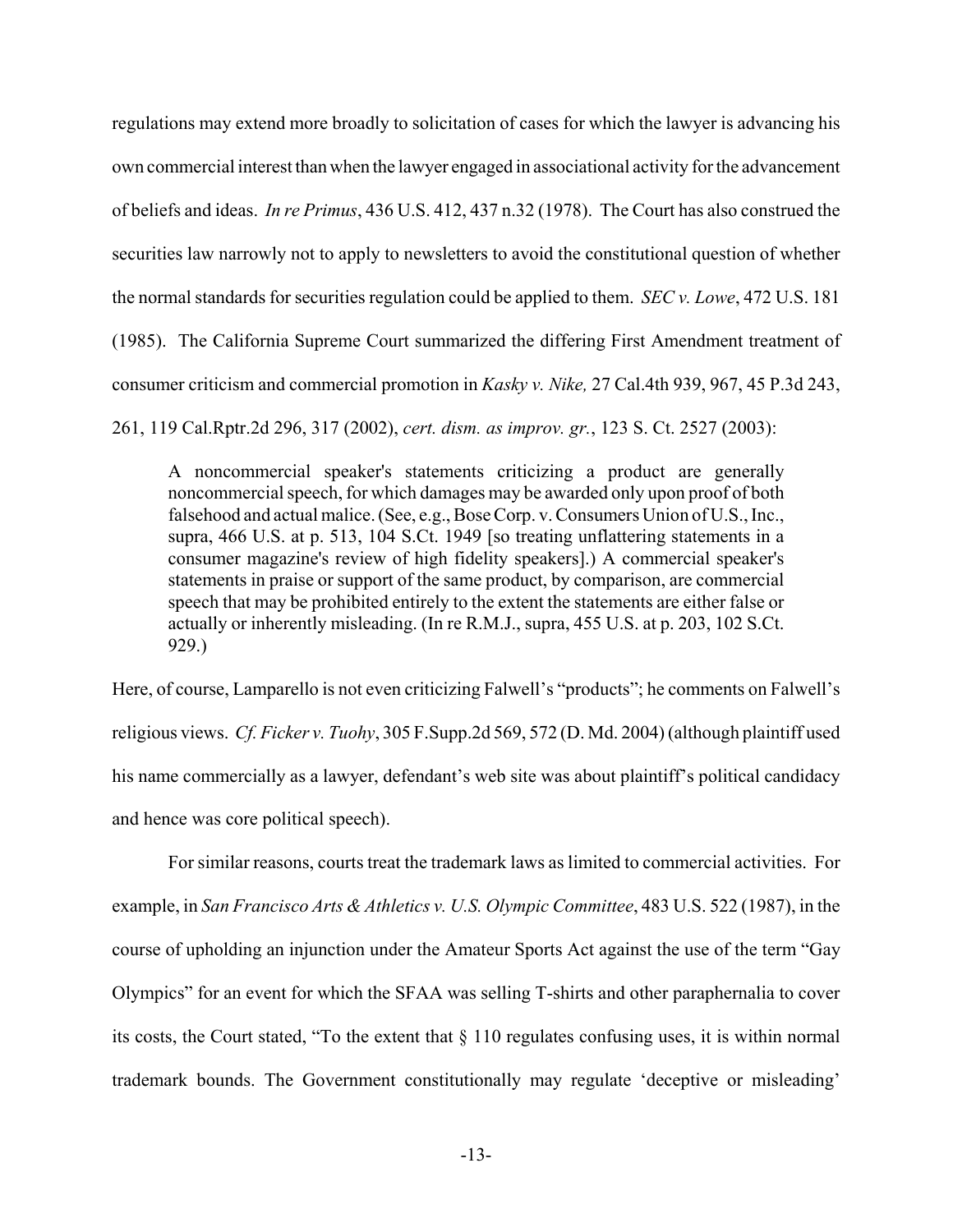commercial speech." *Id.* at 535 n.12. Similarly, in *Mattel v. MCA Records*, 296 F.3d 894 (9<sup>th</sup> Cir. 2002), in affirming summary judgment against a claim that a musical group infringed or diluted the Barbie trademark by titling a song, "Barbie Girl," the Ninth Circuit reconciled trademark law with the First Amendment because the "consumer protection rationale [for trademark relief] averting what is essentially a fraud on the consuming public – is wholly consistent with the theory of the First Amendment, which does not protect commercial fraud." *Id.* at 905. The Court went on to suggest that the statutory limitation of dilution law to allow non-commercial speech even when used to sell goods and services was needed to avoid running afoul of the First Amendment, and held that because the use of the Barbie name in the song title was "not purely commercial speech," it was fully protected under the First Amendment and beyond the reach of the trademark laws. *Id.* at 906- 907. Moreover, trademark injunctions are typically limited to future use for commercial purposes, *Elvis Presley Enterprises v. Elvisly Yours*, 936 F.2d 889, 897 (6<sup>th</sup> Cir. 1991), and attempts to expand the scope of an injunction beyond such uses will be rejected to avoid conflict with the First Amendment. *CPC Int'l v. Skippy Inc.*, 214 F.3d 456, 462 (4<sup>th</sup> Cir. 2000).

Several courts have recently refused to apply trademark law to Internet domain names for wholly noncommercial web sites that comment on the trademark holder or its goods or services. For example, *TMI v. Maxwell*, — F.3d —, 2004 WL 848271 (5<sup>th</sup> Cir.), involved a web site created by a dissatisfied consumer about a home builder whose line of housing was called Trendmaker Homes; the web site was www.trendmakerhome.com. The Court rejected claims under the federal and state trademark statutes and the ACPA because the site was non-commercial. In *Taubman v. WebFeats,* 319 F.3d 770 (6<sup>th</sup> Cir. 2003), the court held that a noncommercial web site about a shopping mall could not be enjoined under the trademark laws because it contained no advertising and was not promoting any competing malls. Similarly, in *Bosley Medical Institute v. Kremer*, 2004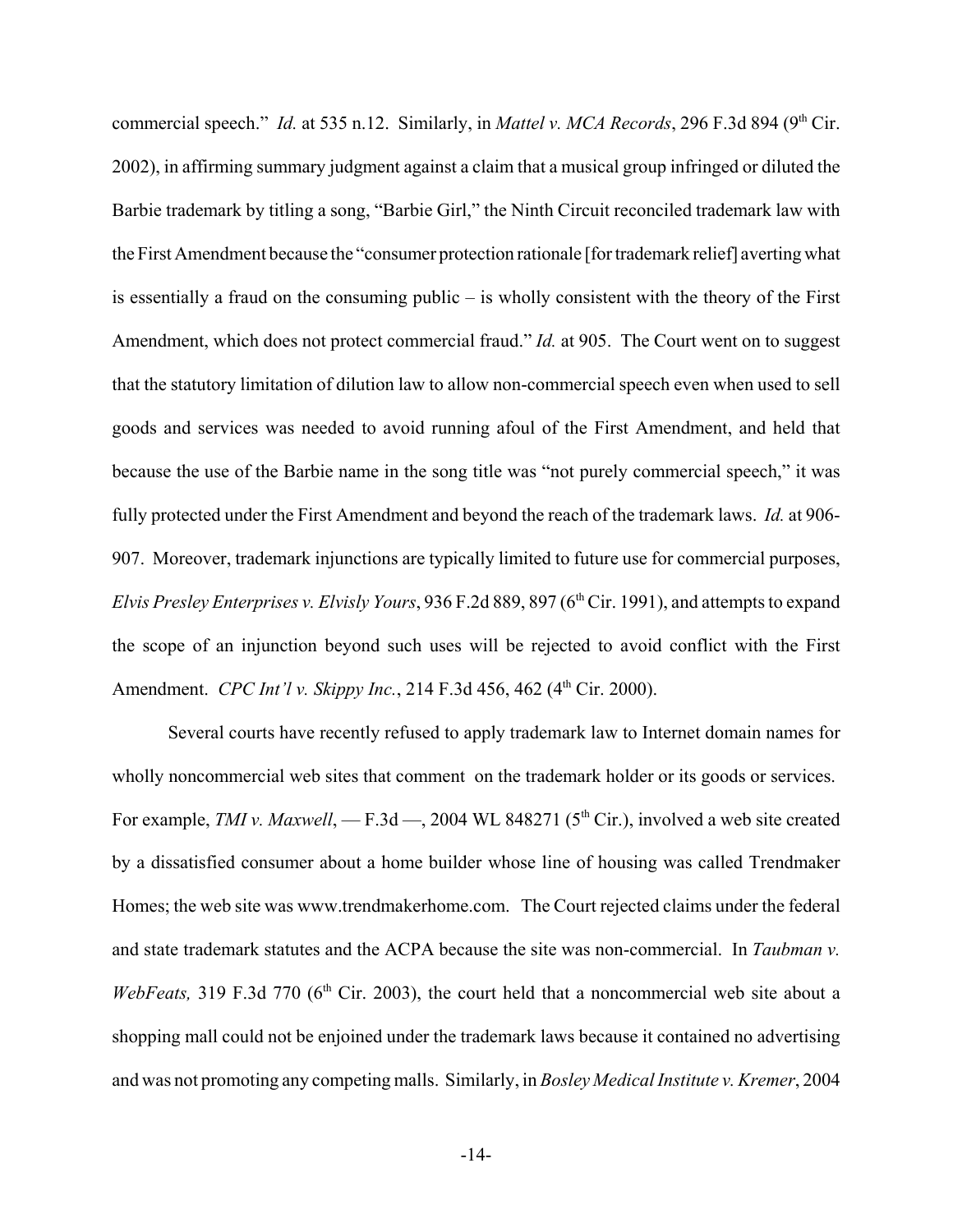WL 964163 (S.D. Cal.), a consumer web site that discussed a history of actions by state medical boards against the plaintiff, using the domain name www.bosleymedical.com, was held to be immune from scrutiny under the trademark laws because of the non-commercial character of the web site. In *Northland Ins. Co. v. Blaylock*, 115 F. Supp.2d 1108 (D. Minn. 2000), a web site that complained about the inadequate sum paid on an insurance claim, and sought to force the payment of more money through adverse publicity, was held outside the reach of the trademark laws because it was noncommercial. In *Ficker v. Tuohy*, 305 F.Supp.2d 569 (D. Md. 2004), trademark claims were brought under section 43 of the Lanham Act and state law by a candidate for Congress named Robin Ficker against a consultant for his opponent in the then-imminent Republican primary who had created a non-commercial web site at www.robinficker.com to highlight stories about Ficker's colorful behavior. Although Ficker used his name commercially in his law practice, the First Amendment trumped Ficker's trademark claims, particularly because the web site was entirely noncommercial. And *Crown Pontiac v. Ballock*, 287 F. Supp.2d 1256 (ND Ala 2003), overturned a preliminary injunction against a consumer who created "crownpontiacnissan.com" to complain about plaintiff's botched repair of his sunroof, in part because the site was entirely noncommercial.

Falwell may argue that the temporary presence, several years ago, of a page that recommended a particular book about the proper interpretation of biblical verses bearing on attitudes toward gays makes Lamparello's use of the domain name commercial. That argument would not be well taken. The recommendation of the book is comparable to the "Treasure Chest" on Maxwell's web site in *TMI v. Maxwell*, 2004 WL 848271 (5<sup>th</sup> Cir. 2004), or to the link to web sites about the hair industry which were themselves commercial in *Bosley Medical Institute v. Kremer*, 2004 WL 964163. In both cases, the courts deemed the gripe site to be non-commercial because the commercial references were not paid advertising and were not central to the purpose of the web site,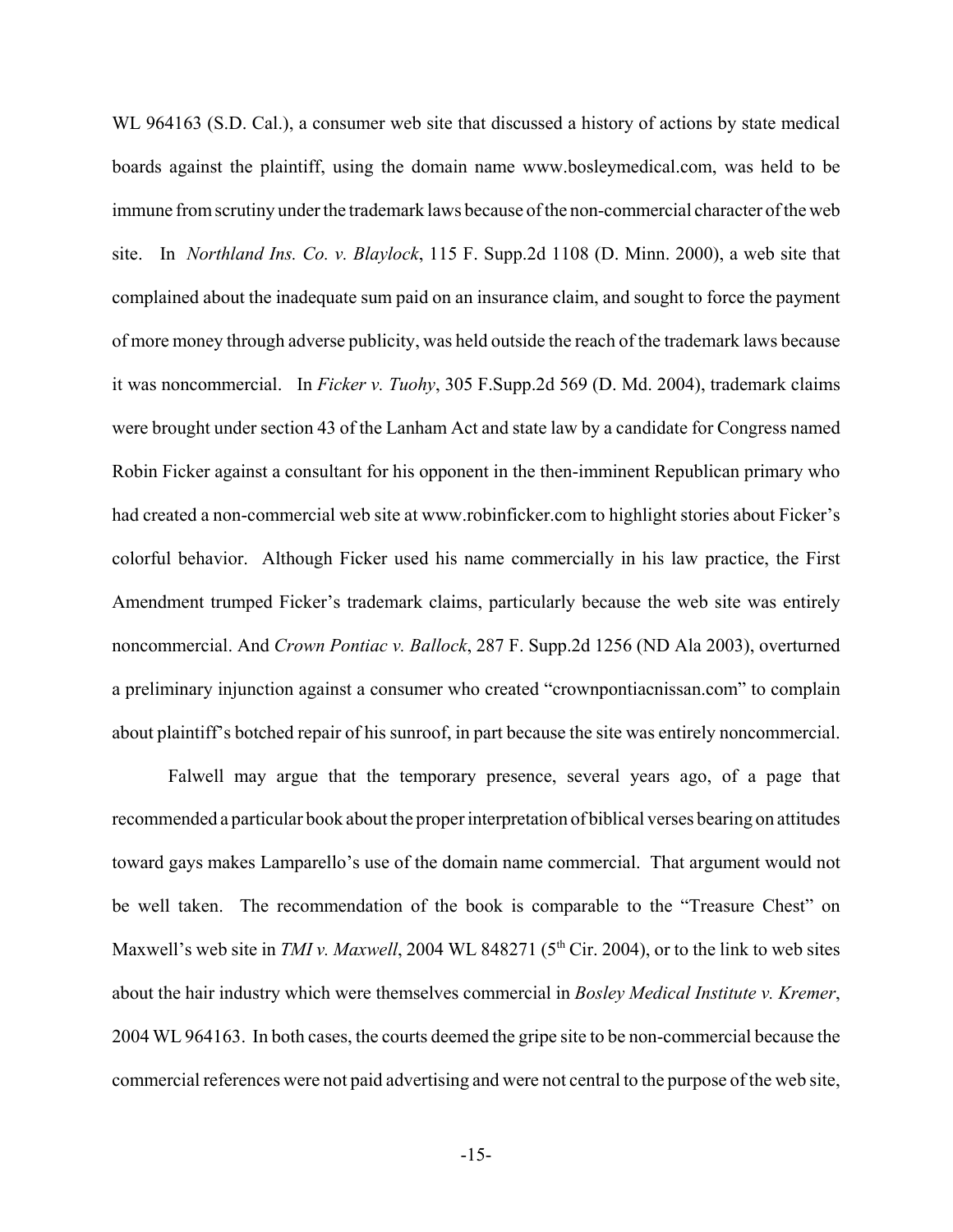and because the gripe site operator had not accepted any payments for the links or for sales that resulted from the links. Moreover, the commercial activity on the linked pages did not make the defendants' own web sites commercial. Indeed, the *New York Times* accepts advertising, but that does not make the speech on the news pages of the *Times* commercial speech, or deprive the *Times* of the full protection that the First Amendment gives to non-commercial speech. *See New York Times v. Sullivan*, 376 U.S. 254 (1964) (giving full First Amendment protection even for statements in a paid advertisement).

In a few cases, courts have suggested that certain web sites and domain names were rendered "commercial" by dint of their potential for adverse impact on those plaintiffs' commercial activities. *E.g.*, *People for Ethical Treatment of Animals v. Doughney*, 113 F. Supp. 2d 915 (E.D. Va. 2000), *aff'd on other grounds*, 263 F.3d 359, 363, 368 (4th Cir. 2001 ("PETA")); *Trade Media Holdings v. Huang & Assoc.*, 123 F. Supp.2d. 233, 242 (D.N.J. 2000); *Christian Science Bd. v. Robinson*, 123 F. Supp.2d 965, 971 (W.D.N.C. 2000), *aff'd*, 259 F.3d 209 (4th Cir. 2001); *Bihari v. Gross*, 119 F. Supp.2d 309, 317 (S.D.N.Y. 2000). However, in every one of these cases, the opinion either upholds the defendant's use of the mark, or finds that the defendant was in fact using the mark to raise money or sell its own goods or services or to help a friendly person or group sell its goods. Consequently, the proposition that impact on the trademark holder's business is sufficiently "commercial" to permit trademark liability is plainly dicta in each such case.

In *PETA,* for example, the defendant had registered many domain names, some using marks owned by others, and made statements to the press suggesting that the domain name www.peta.org was for sale and urging that PETA "make me an offer." 263 F.3d at 363. Moreover, defendant had linked from the home page to a large number of commercial operations that dealt in animal products, not only in an effort to encourage commercial dealings in such products, but to increase the pressure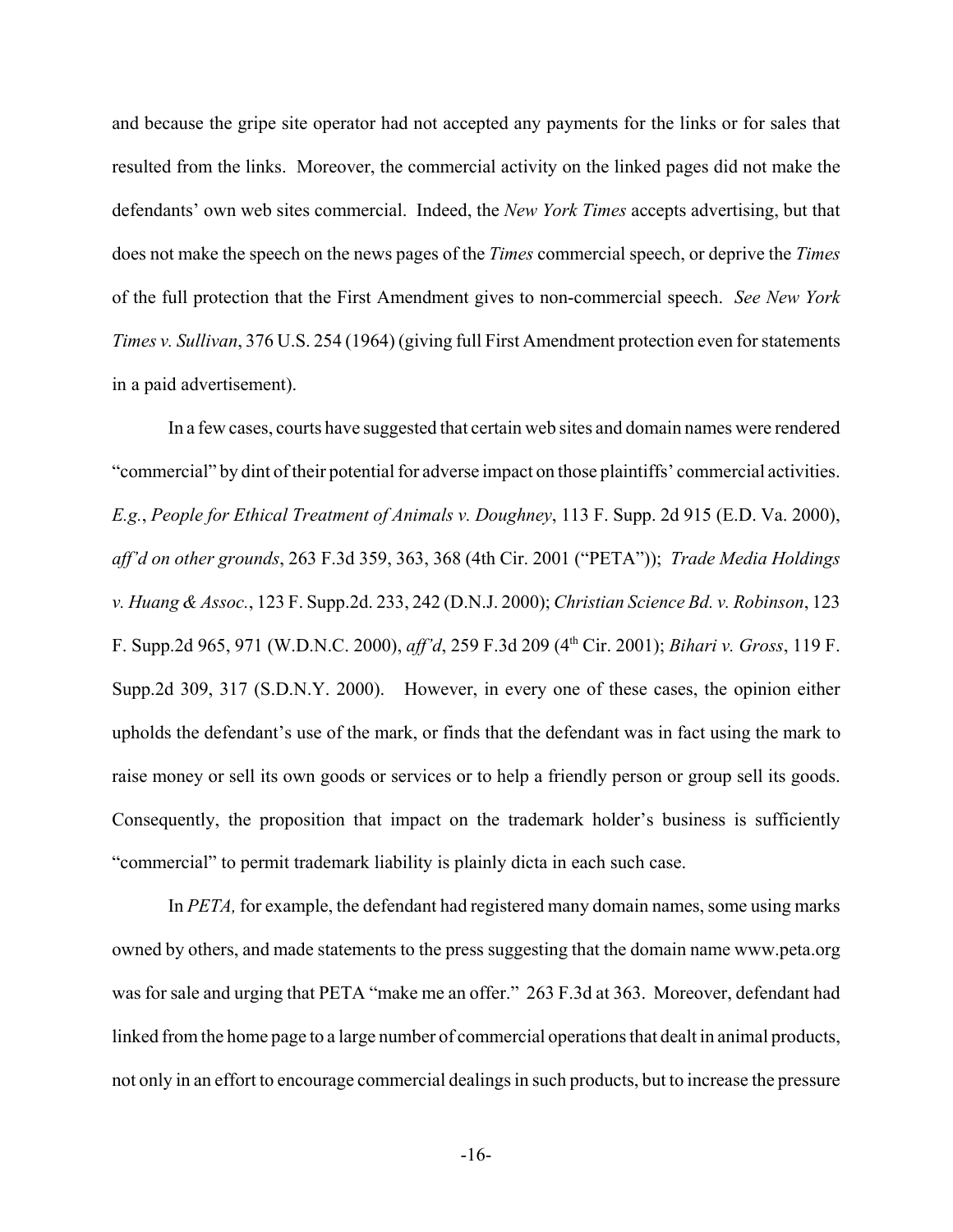on PETA to buy his domain name because the links were to businesses that were anathema to PETA. *Id.* Equally important, the court did not hold that the requirements of "use in commerce" or commercial use were met, because the defendant conceded that his use was "in commerce" and argued only that his use was not "in connection with . . . goods or services."*Id.* at 365.

Moreover, the dicta in such cases, finding commercial use from adverse impact, are not persuasive. *See Ford Motor Co. v. Greatdomains.com*, 177 F. Supp.2d 635, 655 (E.D. Mich. 2001); *Bosley v. Kremer,* 2004 WL 964163. None of the cases discusses the statutory term "use in commerce" and explains how the dicta are consistent with the statutory definition of that term and with Congress' evident intent to confine the meaning of that term. Nor do the cases discuss such Supreme Court cases as *Organization for a Better Austin v. Keefe*, 402 U.S. 415, 418 (1971), or *NAACP v. Claiborne Hardware*, 458 U.S. 886 (1982), which apply the full First Amendment protections accorded to non-commercial speech to activity directed toward boycotts of business. And the dicta are inconsistent with the Fourth Circuit's decision in *CPC Int'l v. Skippy Inc.*, 214 F.3d 456, 462 (4<sup>th</sup> Cir. 2000), which held that criticism of the maker of Skippy peanut butter was non-commercial, despite its obvious potential for adverse impact on the plaintiff's business. Moreover, if use of a trademark becomes "commercial" simply because it has an adverse impact on markholder's commercial activities, then all consumer commentary and all news reporting would automatically be commercial, nullifying Congress' 1996 amendment of section 43, its 1999 proviso to the cybersquatting statute that explicitly preserves the protections of that 1996 amendment for the registrants and users of domain names, and its strict definition of the term "use in commerce." Accordingly, the Court should not follow these dicta, but should grant summary judgment.

**C. Lamparello's Web Site Is Not Likely to Confuse Viewers About Whether Falwell Sponsors It, and Lamparello's Use of the Name "Fallwell" Is Fair Use as a Matter of Law.**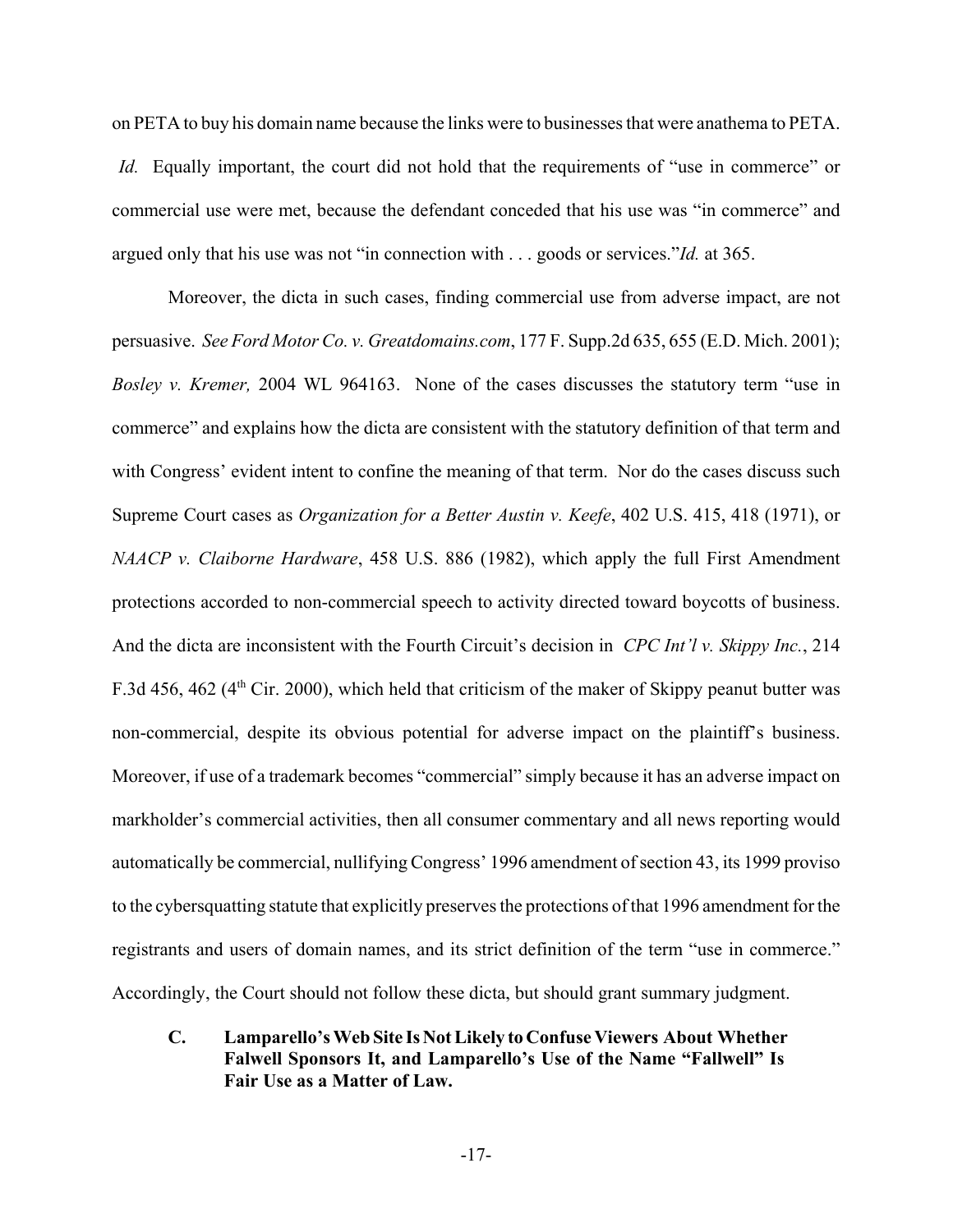Summary judgment should also granted because no reasonable person could possibly be confused about whether Falwell is the sponsor of Lamparello's web site. Likelihood of confusion with respect to the source, sponsorship or affiliation of the goods or services that are being labeled is a key element of both an infringement cause of action under section 32 of the Lanham Act and a false description of origin claim under section 43 of the Lanham Act. $4/4$ 

"[T]he general concept underlying likelihood of confusion is that the public believe the 'the mark's owner sponsored or otherwise approved of the use of the trademark.'" *Wynn Oil Co. v. Thomas*, 839 F.2d 1183, 1186 (6<sup>th</sup> Cir. 1988). Thus, trademark law does not protect against just any kind of confusion, only confusion about source. The courts have long followed this principle: "the imitated feature must be regarded by prospective purchasers as identifying the source of the product. . . . It is **only when the feature in fact identifies source and the imitation is likely to deceive prospective purchasers who care about source** that the imitator is subject to liability." *West Point Mfg. Co. v. Detroit Stamping Co.*, 222 F.2d 581, 590 ( $6<sup>th</sup> Cir.$  1955) (emphasis added). Other courts agree: "All of the[] legitimate trademark purposes derive ultimately from the mark's representation of a single fact: the product's source. It is the source denoting function which trademark laws protect, and nothing more." *Anti-Monopoly v. General Mills Fun Group*, 611 F.2d 296, 301 (9<sup>th</sup> Cir, 1979); *Smith v. Chanel*, 402 F.2d 562, 566-569 (9<sup>th</sup> Cir. 1968) (explaining how confining trademark law to this function best serves consumers' and companies' interests). "The limited purpose of trademark protections set forth in the [Lanham Act] is to avoid confusion in the marketplace by allowing a trademark owner to prevent others from duping consumers into buying a product they

<sup>4</sup> Because "likelihood of confusion is the basic test for both common law trademark infringement and federal statutory trademark infringement," *Dr. Seuss Enterprises v. Penguin Books*, 109 F.3d 1394, 1403 (9th Cir. 1997); *Lone Star Steakhouse v. Alpha of Va*., 43 F.3d 922, 930 n.10  $(4<sup>th</sup> Cir. 1995)$ , we do not analyze the federal and state trademark claims separately.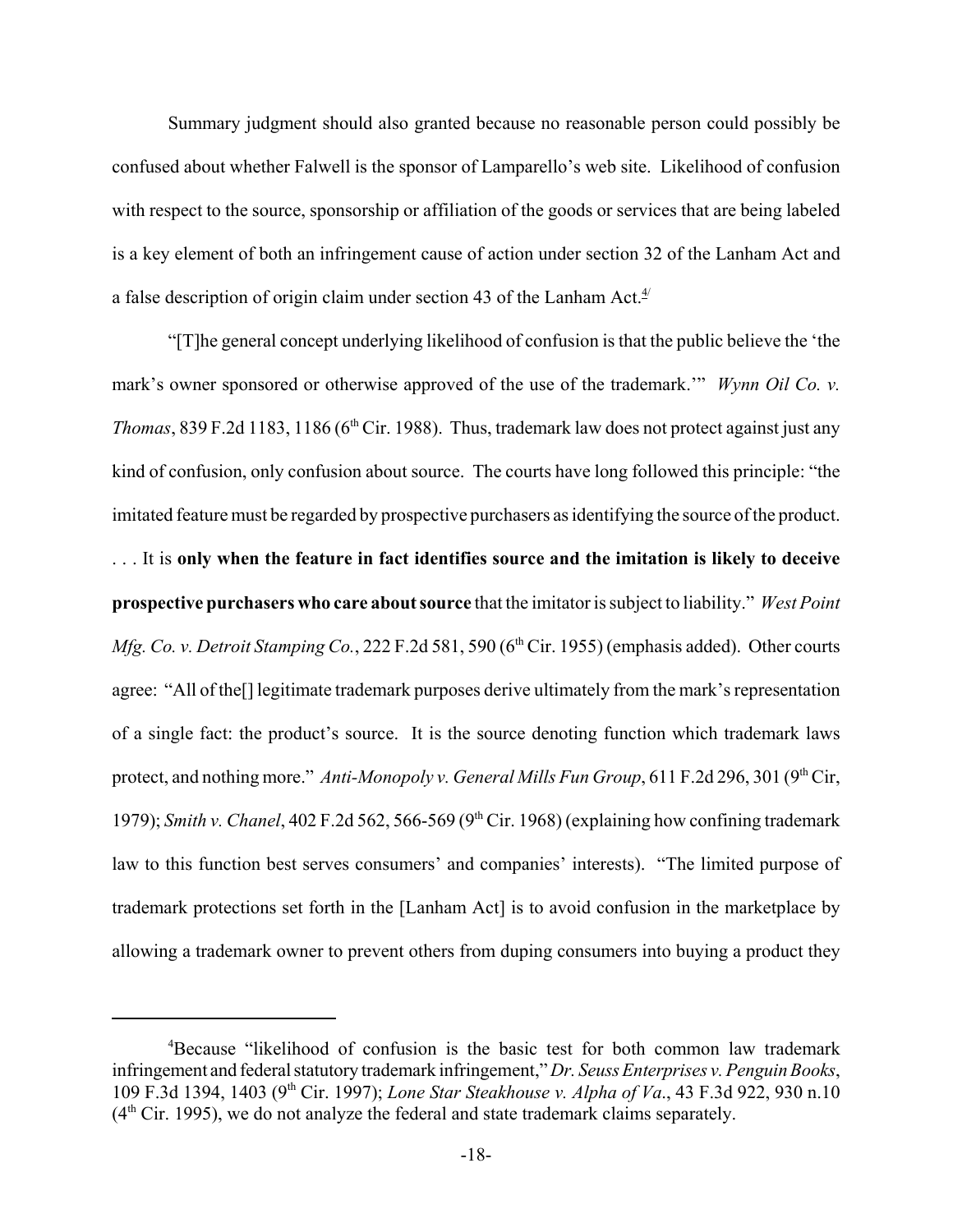mistakenly believe is sponsored by the trademark owner. Trademark law aims to protect trademark owners from a false perception that they are associated with or endorse a product." (internal quotes and citations omitted). *Mattel v. Walking Mt. Prod.*, 353 F.3d 792, 806 (9<sup>th</sup> Cir. 2003). "The trademark laws exist not to 'protect' trademarks, but . . . to protect the consuming public from confusion, concomitantly protecting the trademark owner's right to a non-confused public." *James Burrough Ltd. v. Sign of Beefeater*, 540 F2d 266, 276 (7th Cir. 1976). *Accord Communications Sat. Corp. v. Comcet*, 429 F.2d 1245, 1252 (4<sup>th</sup> Cir. 1970)*.* 

No reasonable person could be confused about whether Lamparello's web is sponsored by Falwell. To be sure, the courts have held that a company's use of a business **competitor's** trademark in its domain name may be a basis for finding a likelihood of confusion about the source of the web site, because of the danger of "initial interest confusion." *Brookfield Communications v. West Coast Video*, 174 F.3d 1036, 1053-1065 (9<sup>th</sup> Cir. 1999). However, the courts have developed the concept of "nominative fair use," where the speaker uses the trademark to speak about the trademark holder or its goods and services. *Brookfield Communications v. West Coast Video*, 174 F.3d 1036, 1065-66 (9th Cir. 1999); *Pebble Beach Co. v. Tour 18 I Ltd.*, 155 F.3d 526, 546 (5th Cir.1998); *New Kids on the Block v. New America Pub.*, 971 F.2d 302, 306-309 (9<sup>th</sup> Cir. 1992); *see also* McCarthy on Trademarks § 23.11. This concept reflects the principle that the owner of a trademark cannot use his control over that mark to prevent others from expressing their constitutionally protected opinions.

Thus, for example, the courts uniformly hold that the concept of fair use, as construed consistently with the First Amendment, allows the publisher or author of a book about a famous person to use that person's name in the title of the book. *Twin Peaks Production v. Publications Int'l*, 996 F.2d 1366, 1379 (2d Cir. 1993); *Rogers v. Grimaldi*, 875 F.2d 994, 999 (2d Cir. 1989);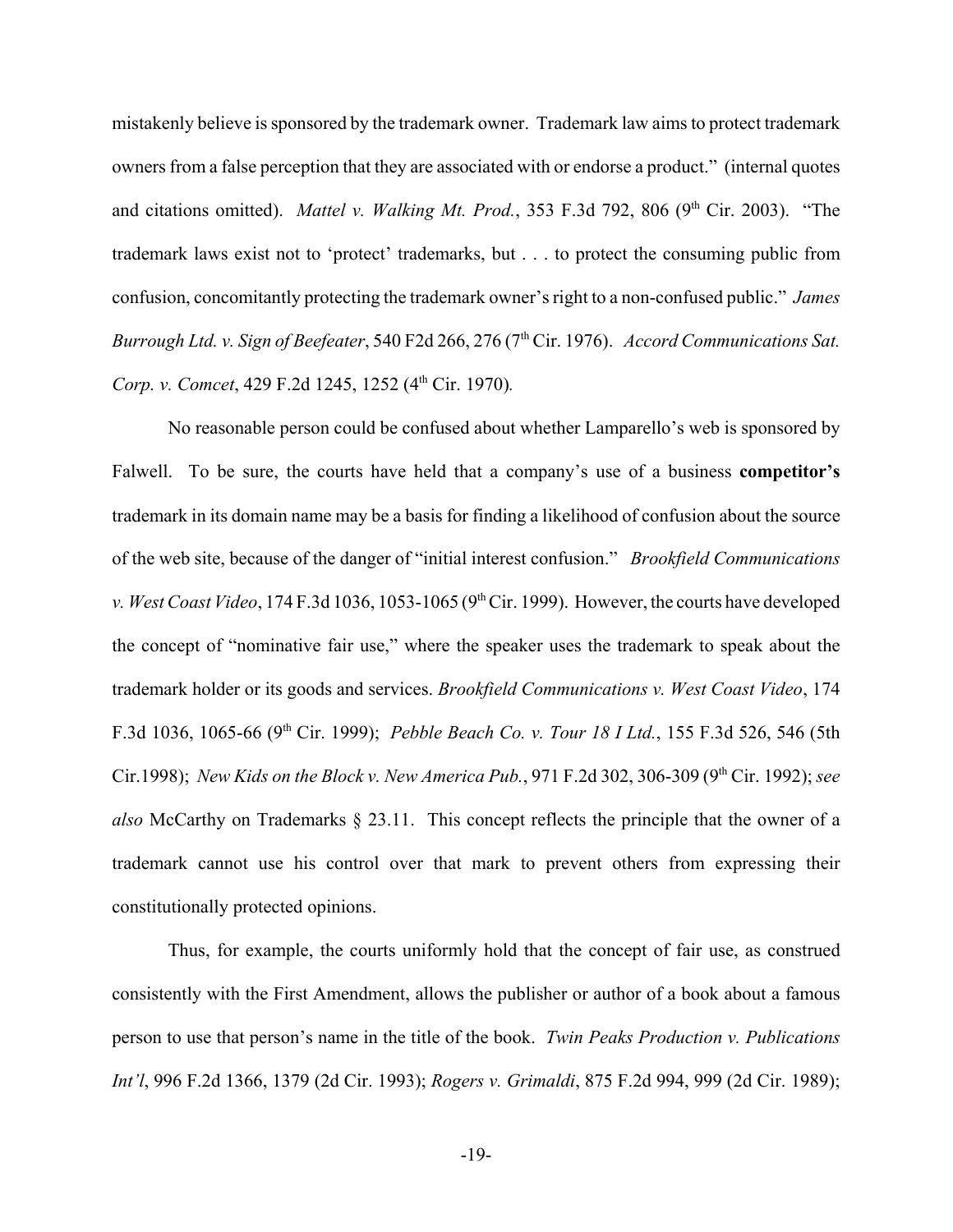*Mattel v. MCA Records*, 296 F.3d 894, 902 (9<sup>th</sup> Cir. 2002). Domain names can play the same role as a book title in denominating the subject of the underlying web site. For example, "apples.com" is the domain name of a web site about apples, even though "Apple" is also the trademark of a wellknown computer company.

Many of the cases in the foregoing discussion on non-commercial speech, *supra* pages 14-15, upheld the rights of consumers to use domain names based on trademarks where the underlying web sites were **about** the trademarked item. The leading case involved a consumer who established a web site at shopsatwillowbend.com about a neighboring shopping mall, and placed a clear and unequivocal disclaimer of affiliation along with a hyperlink to the official site established by the mall's developer. The court held that this name and site did not violate the trademark laws. *Taubman v. WebFeats*, 319 F.3d 770, 776-777 (6<sup>th</sup> Cir. 2003).

The Seventh Circuit reached a similar result in the commercial context in *Ty v. Prettyman*,  $306$  F.3d  $509$  ( $7<sup>th</sup>$  Cir. 2002). The decision overturned an injunction against an unauthorized reseller of Beanie Babies who used the name "bargainbeanies.com" for a website that marketed Beanie Baby products. Because Prettyman was entitled under trademark law to tell the consuming public that her website was one to which they could come to find Beanie Babies, Judge Posner held that trademark law could not deprive Prettyman of the right to truthfully identify the content of her website by placing the trademark "Beanie" in her domain name. *Id.* at 514-515. Just as Prettyman's interest in identifying the products she was selling through her web site gave her the right to use the trademarked name for that product in her domain name, Lamparello's interest in identifying the subject of his criticisms entitles him to use a parody of Falwell's name as his domain name.

The Sixth Circuit reached the same result in a case brought exclusively under the ACPA. *Lucas Nursery and Landscaping v. Grosse,* 359 F.3d 806 (6<sup>th</sup> Cir. 2004). The plaintiff there sued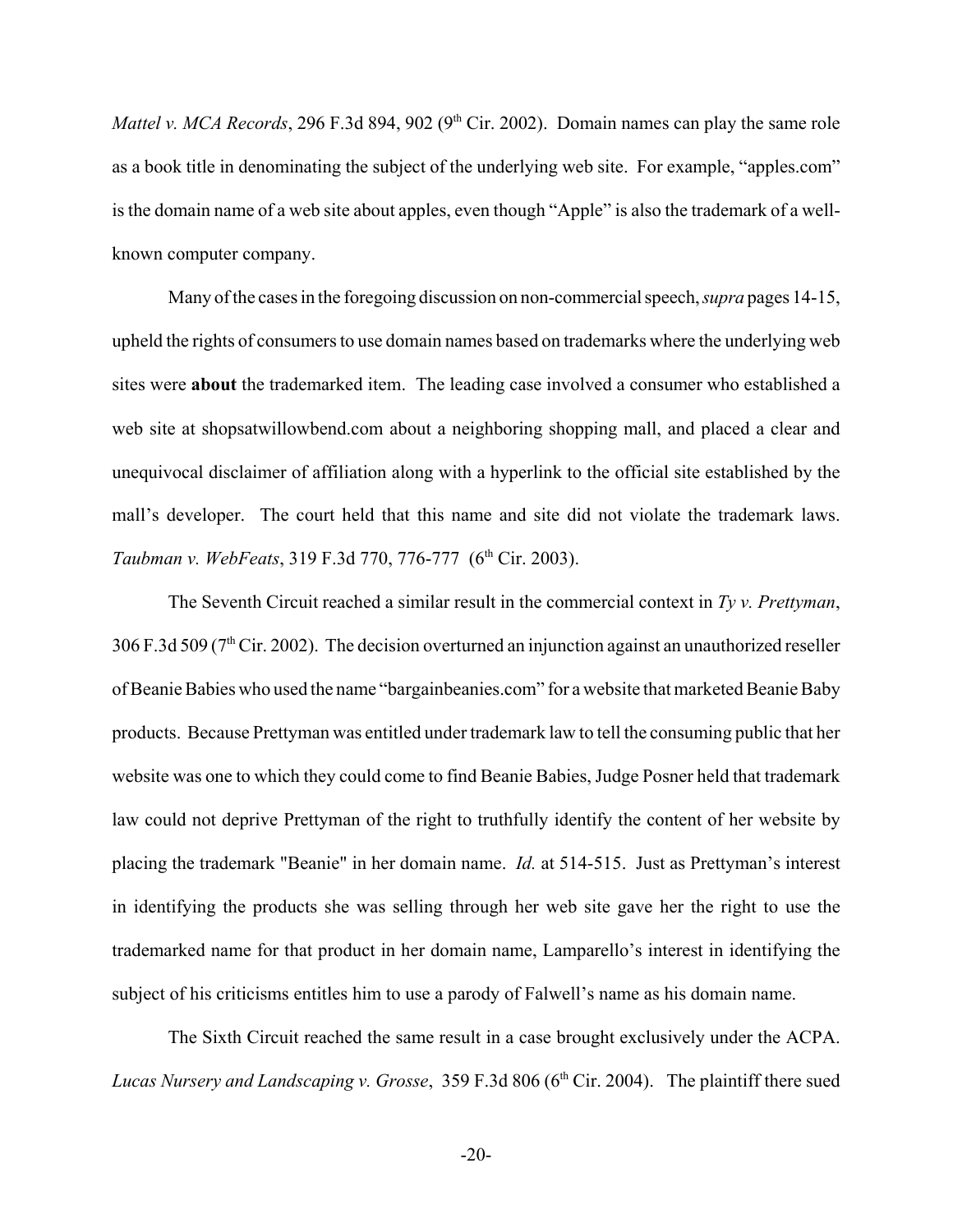Michigan consumer Michelle Grosse for setting up a purely non-commercial web site at www.lucasnursery.com that criticized work done by a local company of that name. The Court discussed a variety of factors, noting that a number of them cut against Grosse, but stressed that the central goal of the ACPA was to attack a particular evil – registering numerous trademarks as domain names for the purpose of selling them to the trademark owners – that simply was not present in that case. The Court concluded as follows:

Although Grosse's actions would arguably satisfy three of the four aforementioned factors, she does not fall within the factor that we consider central to a finding of bad faith. She did not register multiple web sites; she only registered one. Further, it is not clear to this Court that the presence of simply one factor that indicates a bad faith intent to profit, without more, can satisfy an imposition of liability within the meaning of the ACPA. The role of the reviewing court is not simply to add factors and place them in particular categories, without making some sense of what motivates the conduct at issue. The factors are given to courts as a guide, not as a substitute for careful thinking about whether the conduct at issue is motivated by a bad faith intent to profit. Perhaps most important to our conclusion are, Grosse's actions, which seem to have been undertaken in the spirit of informing fellow consumers about the practices of a landscaping company that she believed had performed inferior work on her yard. One of the ACPA's main objectives is the protection of consumers from slick internet peddlers who trade on the names and reputations of established brands. The practice of informing fellow consumers of one's experience with a particular service provider is surely not inconsistent with this ideal.

*Id.* at 811 $\frac{5}{1}$ 

Several district courts have recently reached similar conclusions. In *Bosley Medical Iinstitute v. Kremer*, 2004 WL 964163 (S.D. Cal.), the web site was erected by a dissatisfied customer of a "hair restoration company" at www.bosleymedical.com and www.bosleymedicalviolations.com. As in this case, the web site included a disclaimer along with

<sup>5</sup> In the Fourth Circuit's *Skippy* case, although the discussion focussed on the content of the web site rather than its domain name, the court reversed an injunction against criticism of the maker of Skippy Peanut Butter on a web site located at the domain name "skippy.com." 214 F.3d at 458.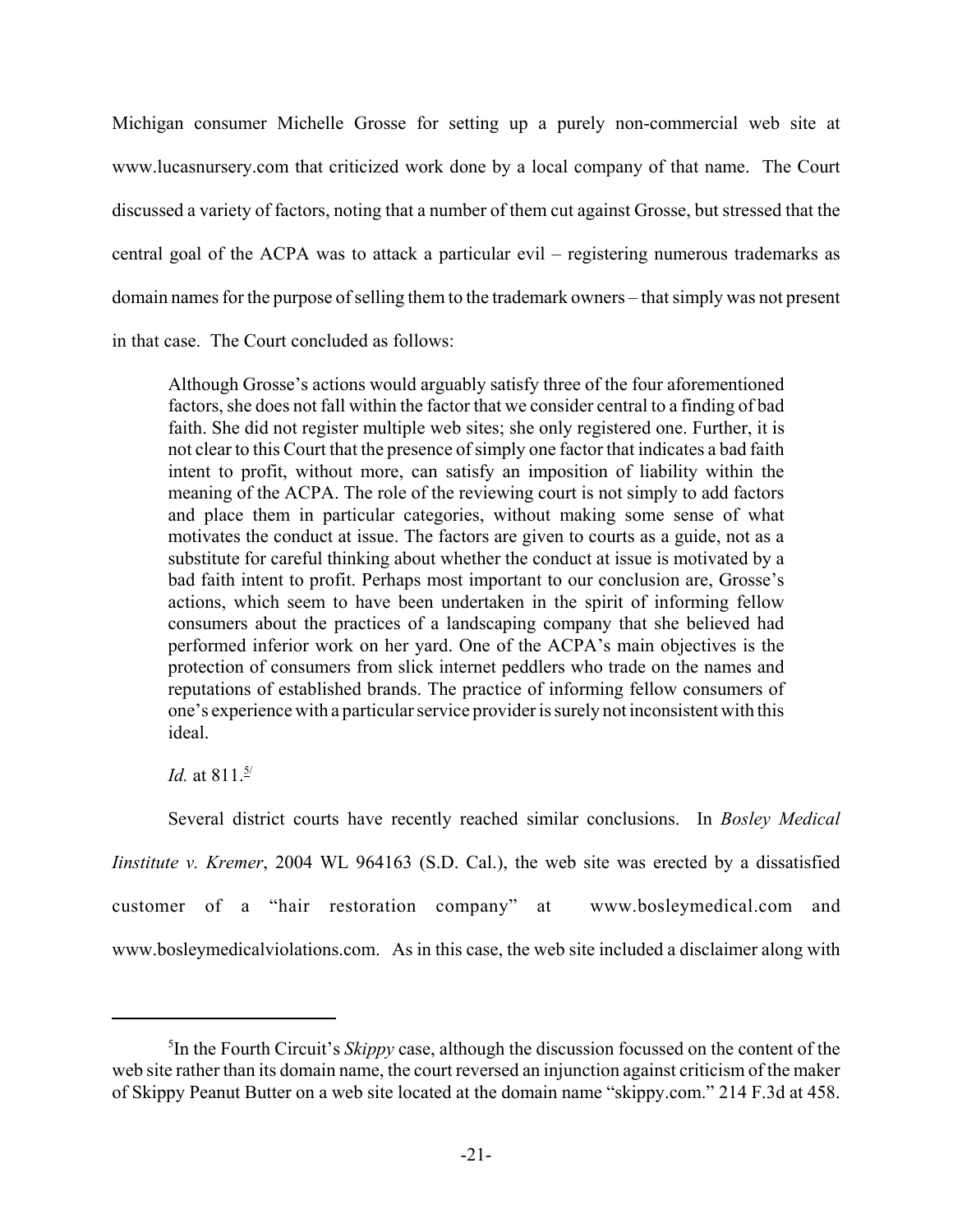a hyperlink to the official bosley.com web site. The district court granted summary judgment, finding no likelihood that Internet visitors would be confused about the sponsorship of the web site. *Id.* at \*10. Likewise, when an auto dealership sued a customer who created "crownpontiacnissan.com" to complain about the plaintiff's botched repair of his sunroof, the court not only held that no injunction should be granted, but awarded damages against the dealership for wrongful issuance of a preliminary injunction. *Crown Pontiac v. Ballock*, 287 F. Supp.2d 1256 (N.D. Ala. 2003). And, when a dissatisfied customer created northlandinsurance.com to publicize his grievances about the small amount that Northland Insurance Company had paid on a claim that he had submitted, the court held that the consumer had made a legitimate use of the domain name for the purpose of expressing his opinions about the complaining company. *Northland Ins. Co. v. Blaylock*, 115 F. Supp.2d 1108 (D. Minn. 2000). The web site was critical of the plaintiff on its face, and there was no possibility that any member of the public could have been confused about whether Northland was the sponsor of the web site. The district court refused to find likelihood of confusion because, even if someone visited the web site accidentally, on the assumption that it was the insurance company's own, any initial confusion would be immediately dispelled by the obviously critical nature of the site, and such temporary confusion does not amount to likelihood of confusion in the context of a gripe site. *Id.* at 1120-1122.

Indeed, in several recent cases involving purely commercial enterprises, judges have rejected the idea that the mere fact that a domain name uses the trademark of another person presents a sufficient likelihood of confusion to warrant a finding of infringement under the Lanham Act. *Chatam Int'l v. Bodum, Inc.*, 157 F. Supp. 549 (E.D. Pa. 2001), *aff'd mem.*, 40 Fed.Appx. 685 (3d Cir. 2002); *Strick Corp. v. Strickland*, 162 F.Supp.2d 372 (E.D.Pa. 2001). These courts have noted that the claim of infringement rests on the doctrine of "initial interest confusion" – that is, a claim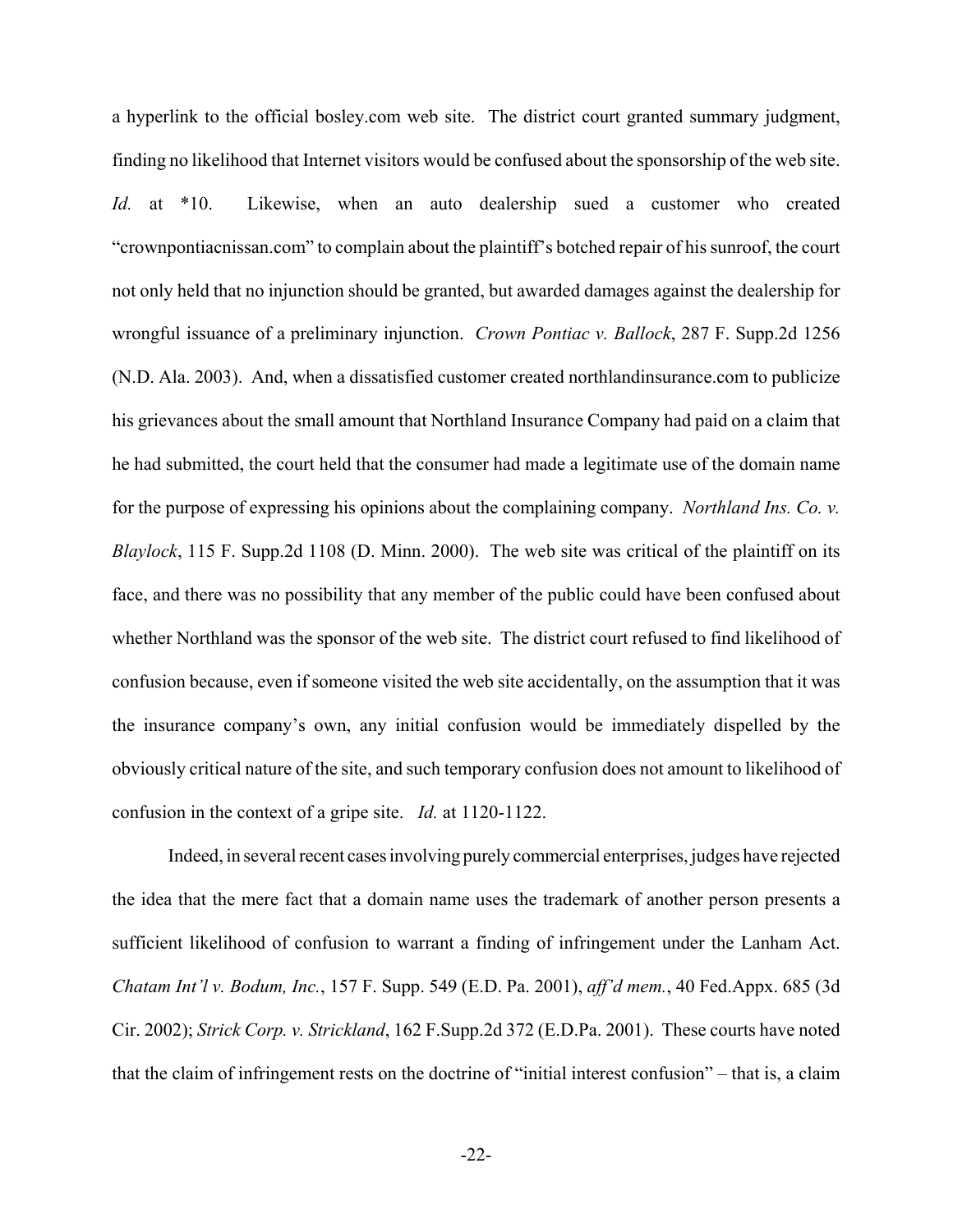that a site unfairly lures customers by causing confusion about who is the source of the product or service even if the customers would eventually learn, before the time of actual purchase, that they are dealing with a different company. However, "there is a difference between inadvertently landing on a web site and being confused," *The Network Network v. CBS*, 54 U.S.P.Q.2d 1150, 1155 (C.D. Cal. 2000), and Internet users "are inured to the false starts and excursions awaiting them in this evolving medium." *Chatam*, *supra,* at 558-559. If they do not find what they are seeking with their first guess about how to find it, they will try another approach. *Id.* For example, if name-guessing does not take an Internet user to the defendants' page, and that is where the person wants to go, he may turn to a search engine to find Falwell's own page. But the trademark laws do not protect against this sort of momentary confusion when the site does not promote a competing product. *Strick Corp., supra,* 162 F. Supp.2d at 277. *See also* Maynard, *The Initial Interest Confusion Doctrine and Trademark Infringement on the Internet*, 57 Wash. & Lee L. Rev. 1303 (2000) (warning that expansive application of the doctrine to the Internet threatens the core values of trademark law as well as of the First Amendment).

The attached affidavit from Professor Milton Mueller, one of the nation's preeminent experts on the domain name system, explains the technological and social developments that support these courts' analyses. Professor Mueller explains that, in the very early days of the web, members of the public sometimes used name guessing to locate the official web sites of companies and other entities by typing their names plus the "dot-com" top level domain into a browser window. However, for a variety of reasons, including the huge increase in the total number of domain names, the increased use and advertising of abbreviated domain names, the proliferation of top-level domains other than .com, the increasing effectiveness of search engines, and public recognition of the inadequacies of name guessing, name guessing has declined as a way for the public to find web sites in which they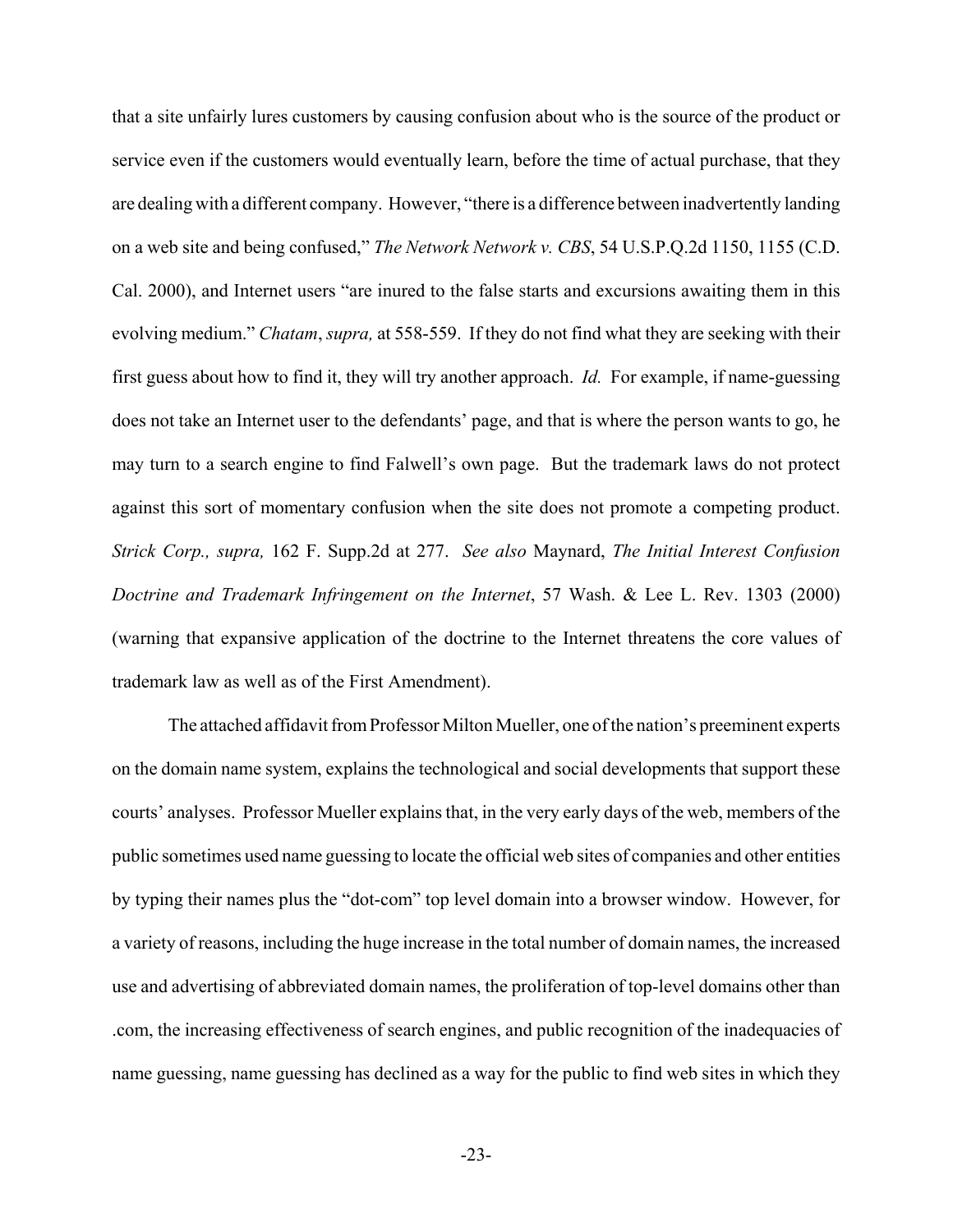are interested. Mueller Aff, at 4-7.  $\frac{6}{7}$ 

Here, Lamparello is using Falwell's name on his web site and in his domain name solely for the purpose of describing the subject matter of his site and the target of his criticisms. As such, Lamparello fits comfortably within the fair use and nominative use defense recognized in *New Kids on the Block v. News America Pub.*, 971 F.2d 302 (9<sup>th</sup> Cir. 1992), and in *Playboy Enterprises v. Welles*, 78 F. Supp.2d 1066, 1073-1075 (S.D. Cal. 1999), *aff'd*, 279 F.3d 796 (9th Cir. 2002). *Welles* made clear that nominative fair use applies to criticisms as well as favorable references. 279 F.3d 796 at 804.

For all of these reasons, the Court should not follow all of the reasoning that was used in such early cases as *PETA v. Doughney*, which found that the trademark laws were violated by the creation of a web site that parodied People for the Ethical Treatment of Animals at a domain name that precisely mimicked PETA's own mark. However, the differences between this case and that one warrant a different result here.

First, in *PETA* the court rejected the parody defense on the ground that the parody was not reflected in the domain name itself. 113 F. Supp.2d at 921, *aff'd*, 263 F.3d at 366-367. In this case, however, the domain name fallwell.com is a parody on the Falwell surname, playing on the pronunciation of the name "fall - well," and expressing the wish that Falwell should "fall."

Second, unlike arbitrary marks People for the Ethical Treatment of Animals or its acronym, PETA, Falwell and Fallwell are surnames shared by more than one thousand living individuals. Many of those individuals use their surnames commercially, and hence each of them has at least a common law trademark in the surname. And, whether or not each person with that last name uses

<sup>6</sup> Professor Mueller also points out that as a religious figure, Falwell's natural top level domain, and thus the address at which a name-guesser might have thought to find his web site, would have been falwell.org rather than falwell.com. Aff. at 4.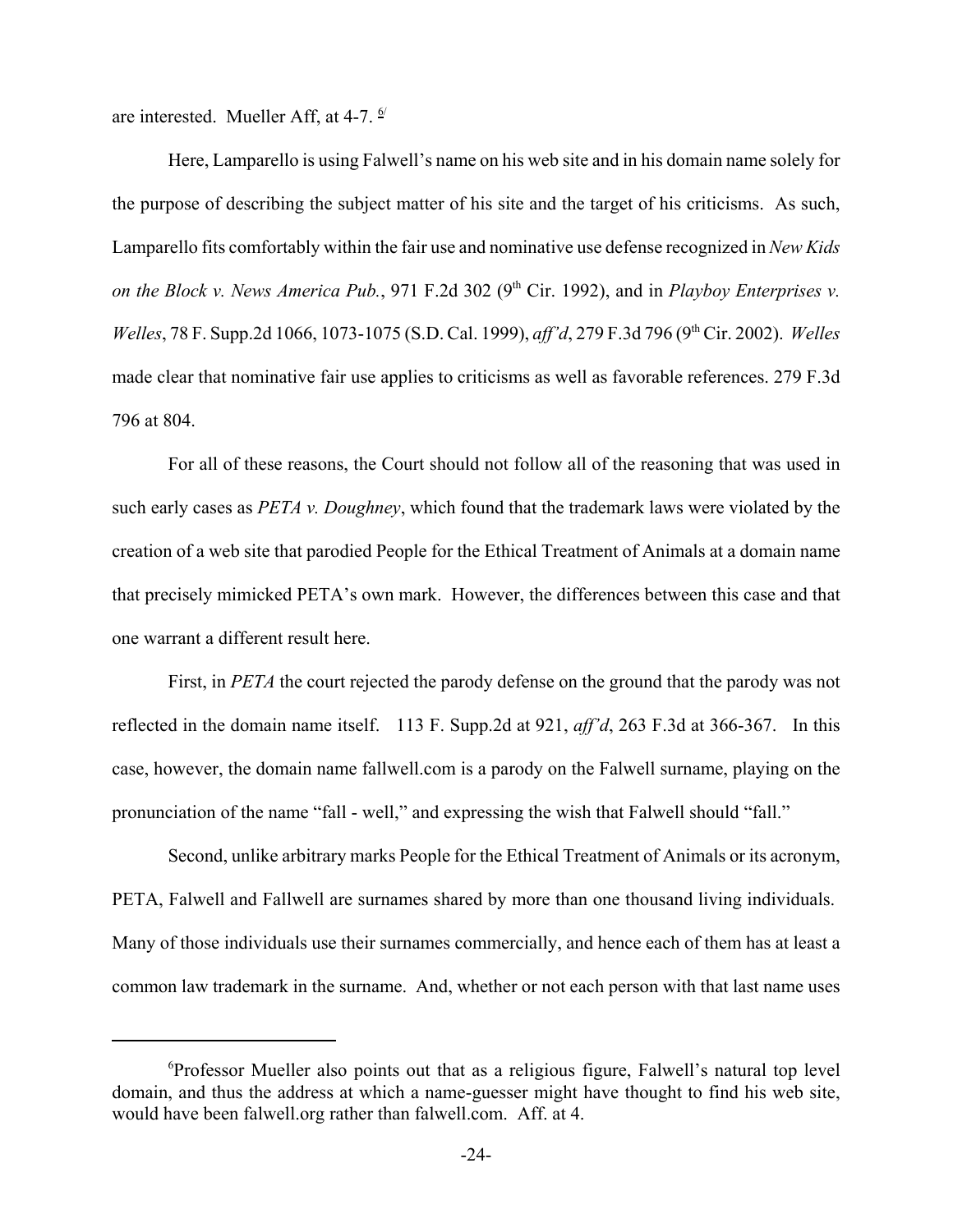their name commercially, each has a plausible interest in having a domain name that incorporates their last name, just as any person who wants to say something about them has an interest in such a domain name. Trademark law provides no reason why any one Falwell or Fallwell should have a pre-eminent interest in obtaining the domain name fallwell.com. Moreover, trademark law has long been cautious about extending exclusive rights to personal names, precisely because the result would be to prevent legitimate uses of that name by the many persons who were not granted trademark rights. *Peaceable Planet. v. Ty, Inc.*, 362 F.3d 986 (7<sup>th</sup> Cir. 2004). To be sure, Falwell has used his name enough that it has acquired secondary meaning within the religious world, but that does not mean that Jerry Falwell should be given a supervening right to use the domain name "fallwell.com" over children's book author Cathryn Falwell, fashion photographer Tony Falwell, appraiser and family genealogist Marshall Fallwell, or pornographic film-maker Terrence Fallwell, not to speak of members of the public who might want to use the name to discuss any of those individuals.

# **D. The Cybersquatting Claim Should Be Dismissed Because Lamparello Did Not Have a Bad Faith Intent to Profit and Because He Is Protected by the Safe Harbor Provision**.

Two additional grounds provide bases for granting summary judgment against the ACPA claim: Lamparello did not have "a bad faith intent to profit," and he is protected by the ACPA's safe harbor provision.

First, to establish a violation of the ACPA, Falwell must show **both** that Lamparello registered the name for the bad faith purpose of profiting from the mark, section  $1125(d)(1)(A)(i)$ , **and** that Lamparello's domain name is "identical or confusingly similar" to Falwell's mark. Section  $1125(d)(1)(A)(ii)$ . Although the domain name is admittedly similar to Falwell's surname under prong (ii), there is no "bad faith intent to profit" as required by prong (i). The existence of a bad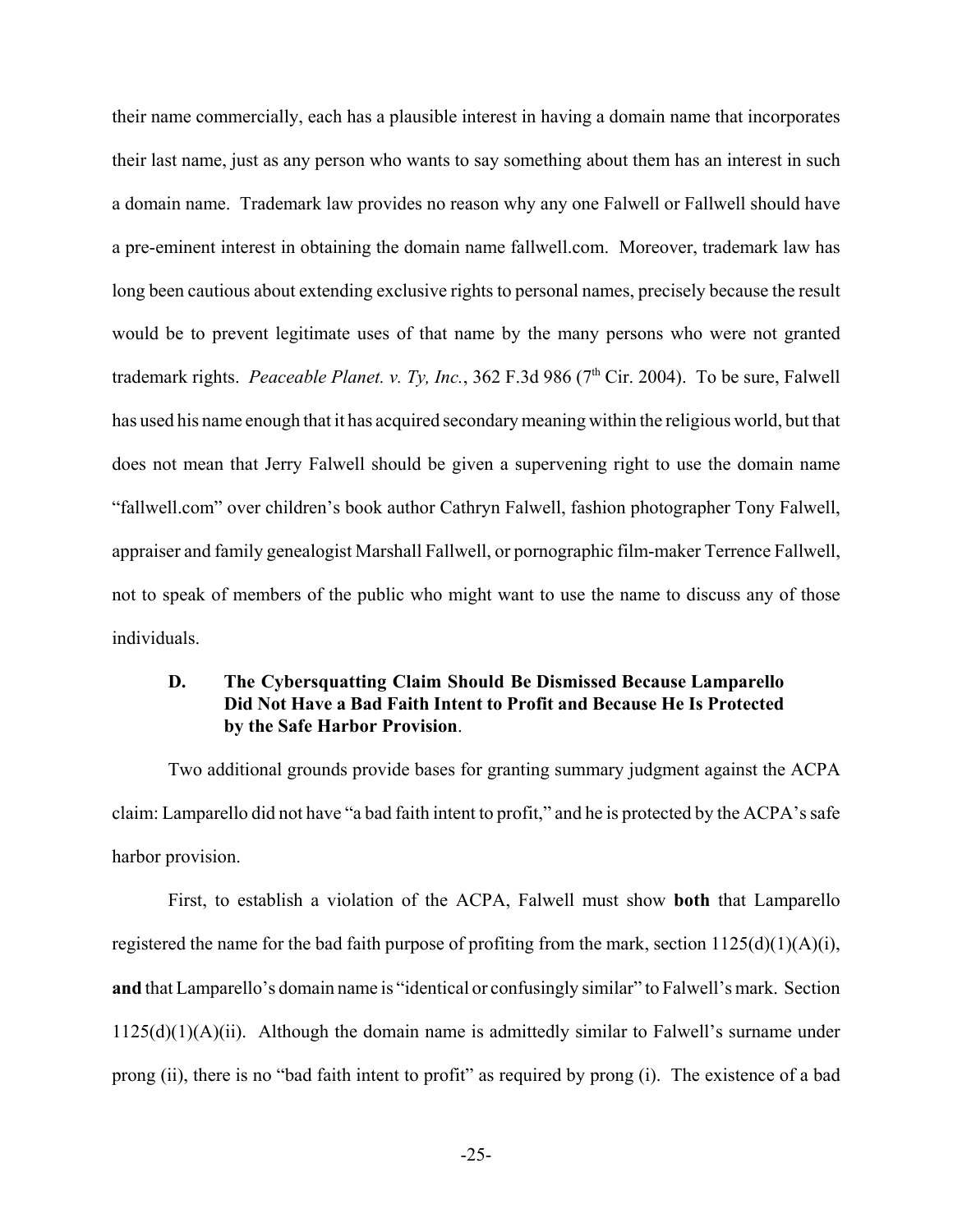faith intent to profit is adjudged by the consideration of nine separate factors; the presence of one of more of the first four factors tends to suggest the absence of bad faith, while presence of one of more of the remaining five factors tends to suggest the presence of bad faith. In Lamparello's case, he has none of the "negative" factors (such as registering many trademarks as domain names, 15 U.S.C. § 1125(d)(1)(B)(i)(VIII) or offering domain names for sale at exorbitant prices, 15 U.S.C.  $\S$  1125(d)(1)(B)(i)(VI), and he fits squarely within "positive" factor (iv), 15 U.S.C.  $\S$  $1125(d)(1)(B)(i)(IV)$ , because he has made a bona fide non-commercial and fair use of the mark. Moreover, as the Sixth Circuit explained in *Lucas Nursery*, this is a factor whose presence tends to override all the other factors,. because the registration and use of a domain name for a web site that comments on a trademark holder is just the kind of use that Congress meant to protect when it enacted the ACPA. 359 F.3d at 811.

Finally, the undisputed evidence is that Lamparello registered the domain name because he considered that the name of the site should identify its subject. Lamparello Affidavit ¶¶ 2-3. 15 U.S.C. § 1125(d)(B)(ii) provides that "Bad faith intent . . . shall not be found in any case in which the court determines that the person believed and had reasonable grounds to believe that the use of the domain name was a fair use or otherwise lawful." Given the extensive use of domain names in the same format as Lamparello's and given the case law on the subject, the Court should find an absence of bad faith intent to profit under this provision alone.

#### **E. Falwell's Trademark Claims Should Be Dismissed as Untimely.**

Finally, summary judgment should be granted because that Falwell's claims are barred by the statute of limitations and by the doctrine of laches. Lamparello registered his domain name and posted his web site in February, 1999, nearly five years before Falwell filed his trademark counterclaim against Lamparello. This belated filing violates the statute of limitations and the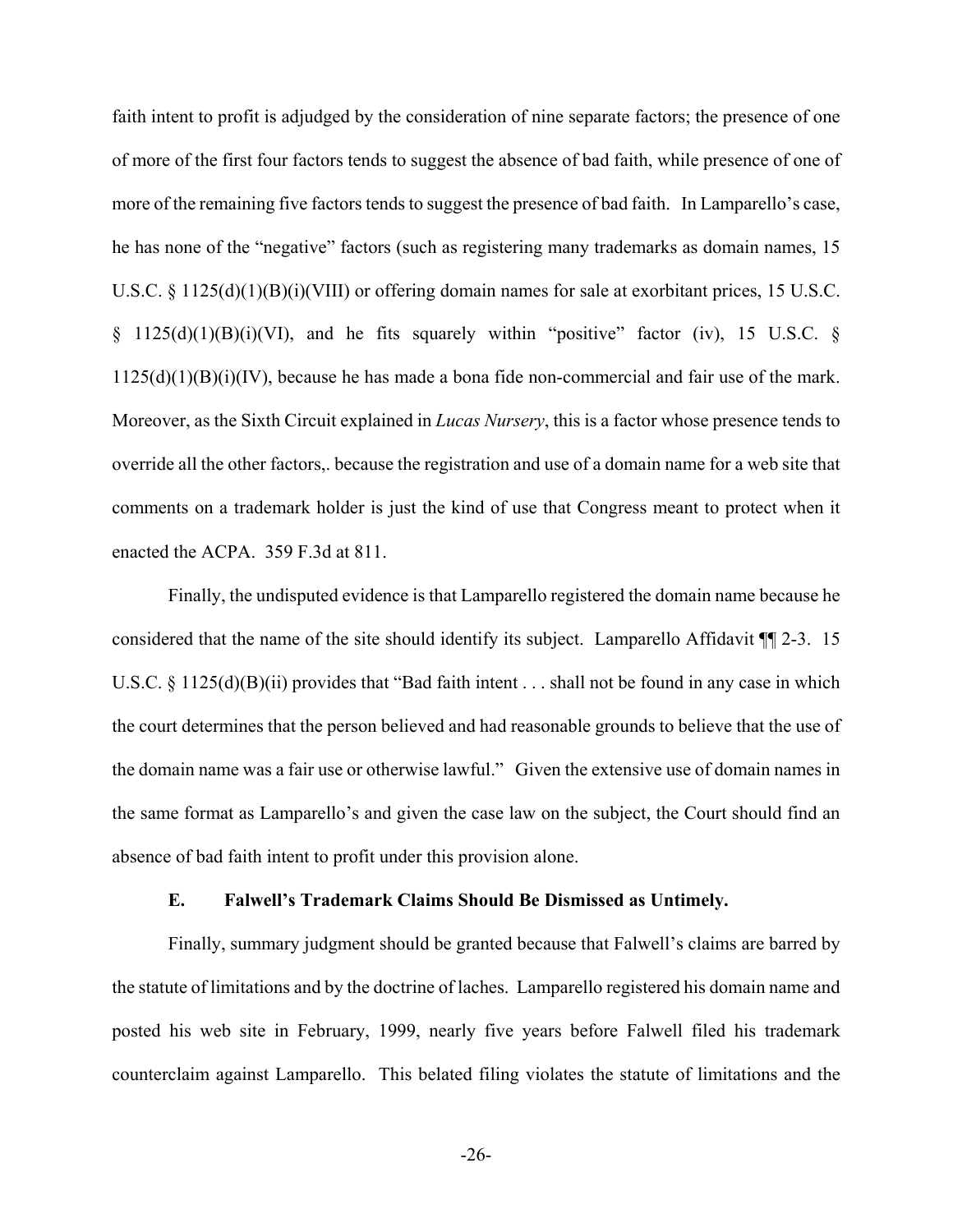doctrine of laches.

Neither the Lanham Act generally nor the ACPA contains an express limitations provision. Because the ACPA created a new cause of action, and was enacted after December 1, 1990, its statute of limitations is four years. 28 U.S.C. § 1658; *Jones v. R.R. Donnelley & Sons,* 124 S.Ct. 1836 (2004). Falwell's counterclaim, brought more than four years after Lamparello registered the domain name and created his web site, is plainly untimely.<sup> $\frac{\pi}{2}$ </sup>

The other Lanham Act causes of action were created before 1990, and so it is necessary to borrow a limitations period from state law. We have found no cases from the Virginia courts establishing a limitations period for trademark claims, but there are two conflicting decisions from this District – *Unlimited Screw Products v. Malm*, 781 F. Supp. 1121, 1125-1126 (E.D. Va. 1991), holding that the limitations period for personal injury claims applies (two years pursuant to the 1987 amendment to Va.Code § 8.01-243(A), and *Hoey v. Dexel Sys. Corp.*, 716 F, Supp. 222, 224 (E.D. Va. 1989), holding that the five year period of injury to property applies. Although we recognize that *Hoey* was decided by this Court, we believe that *Unlimited Screw* was correct to point out that *Hoey* simply announced the limitations period rather than explaining it, and that the Virginia courts have construed very strictly the requirement of a direct injury to property, rather than simply to personal interests in reputation or a stronger business, which makes the "property" period inapplicable to Lanham Act claims. 781 F. Supp. at 1126 n.5, 1127, *citing Brown v. ABC*, 704 F.2d 1296 (4th Cir. 1983), and *Pigott v. Moran*, 231 Va. 76, 341 S.E.2d 179 (1986).

Falwell will argue that his action is timely because Lamparello's web site remains on the web, and that the trademark is infringed anew each time the site is accessed. However, the courts

 $7$ To avoid the need for discovery into defendants' trademark enforcement efforts, defendants agreed not to argue that they did not discover Lamparello's alleged violation at around the time it first occurred. LevyAf. ¶ 2 and Exhibit B.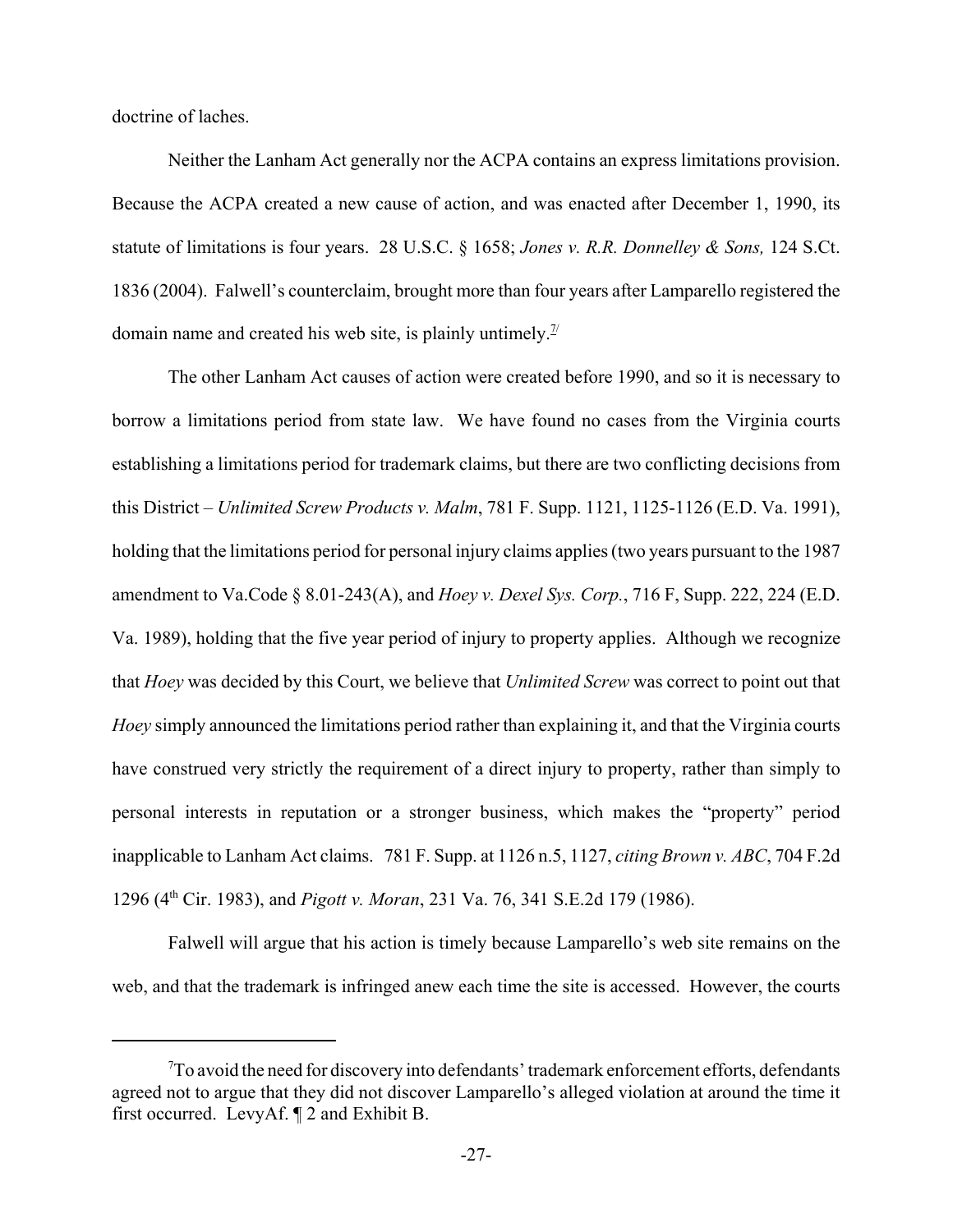have applied the single publication rule to allegedly tortious Internet speech, holding that the time to sue accrues when the web site is first published, not each time the site is seen. *Traditional Cat Ass'n v. Gilbreath*, 2004 WL 964751 (Cal. App. May 6, 2004); *McCandliss v. Cox Enterprises*, 593 S.E.2d 856 (Ga.App.2004); *Firth v. State*, 98 N.Y.2d 365, 747 N.Y.S.2d 69, 71-72, 775 N.E.2d 463 (2002). *See also Cuccioli v. Jekyll & Hyde Neue Metropol Bremen Theater Produktion*, 150 F.Supp.2d 566 (S.D.N.Y. 2001) (applying single publication rule to web site that sold goods allegedly invading privacy). Virginia recognizes the single publication rule when a mass publication is alleged to be tortious. *Myska v. RMS Technologies*, 25 Va. Cir. 344, 1991 WL 835248.

Even if the Court did not apply the single publication rule to bar Falwell's claims here, the selection of the proper limitations period is also relevant to Lamparello's laches defense. When the delay in filing suit extends longer than the applicable limitations period, the plaintiff has a heavy burden of proving the absence of prejudice to the defendant; if the delay is shorter than the limitations period, the defendant has the burden of showing prejudice. *Connor v. Teamsters Local 107*, 378 F. Supp. 1069, 1072 (E.D. Pa. 1974). Here, there is undisputed evidence of prejudice in the two forms that the courts have recognized – loss of evidence that Lamparello might have used to support his case, and actions that Lamparello might have undertaken differently had he not acted in reliance on Falwell's inaction. *See Odetics, Inc. v. Storage Technology Corp.*, 919 F. Supp. 911, 918-919 (E.D. Va. 1996).

The loss of evidence consists of Falwell's allowing the destruction of evidence of the number of visits to his web site from the time he first placed that site online in 1998, using the facilities of a commercial ISP, through mid-2002 when he moved his site to servers maintained by his own Thomas Road Baptist Church, and then the continued destruction of such data through April 12, 2004. Lamparello should have been able to use the data to show that when his own web site came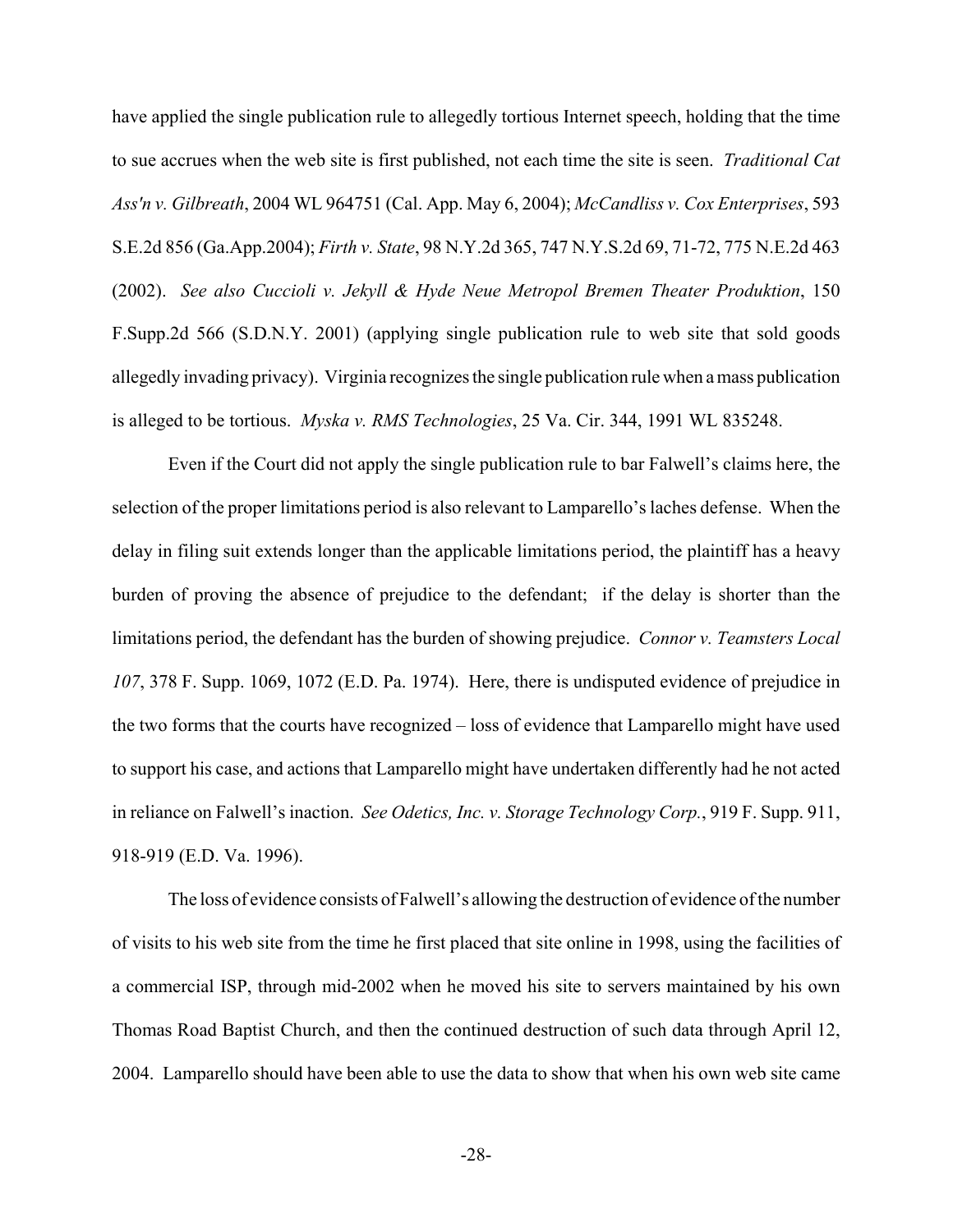online in February 1999, there was no resultant decrease in the number of visits to Falwell's official site, and that over the years the continuing existence of his site and the rising number of visitors he received did not have any statistically discernible impact on traffic to Falwell's site. This evidence, which would have borne on the question of actual confusion, was lost because Lamparello could not take discovery until the trademark claims were brought to court, but Falwell took no steps to preserve the data that was made available to him by his commercial ISP through August 2002, or the data that was maintained by his own church since August 2002.

Lamparello has also suffered prejudice from his reliance on Falwell's inaction because data concerning traffic to his web site shows without question that many of his visitors come to the site either through search engines, or through links to his web site, or simply because they know the web addresses of many of the pages within his web site, and not because they are engaged in random name guessing. Lamparello Affidavit ¶ 16-17; SteleAf ¶ 15-20. If Lamparello were to be deprived of his domain name, all these sources of web traffic would be lost to him. Had Falwell brought this action back in 1999, when the web site was first created, Lamparello would have had the opportunity to choose a different domain name and build up traffic to his web site at that address. Lamparello's reliance interest in the consequences of Falwell's inexcusable delay in filing suit should be protected here by the application of the doctrine of laches to dismiss this action.

Respectfully submitted,

Paul Alan Levy Allison M. Zieve

 Public Citizen Litigation Group  $1600 - 20$ <sup>th</sup> Street, N.W. Washington, D.C. 20009 (202) 588-1000